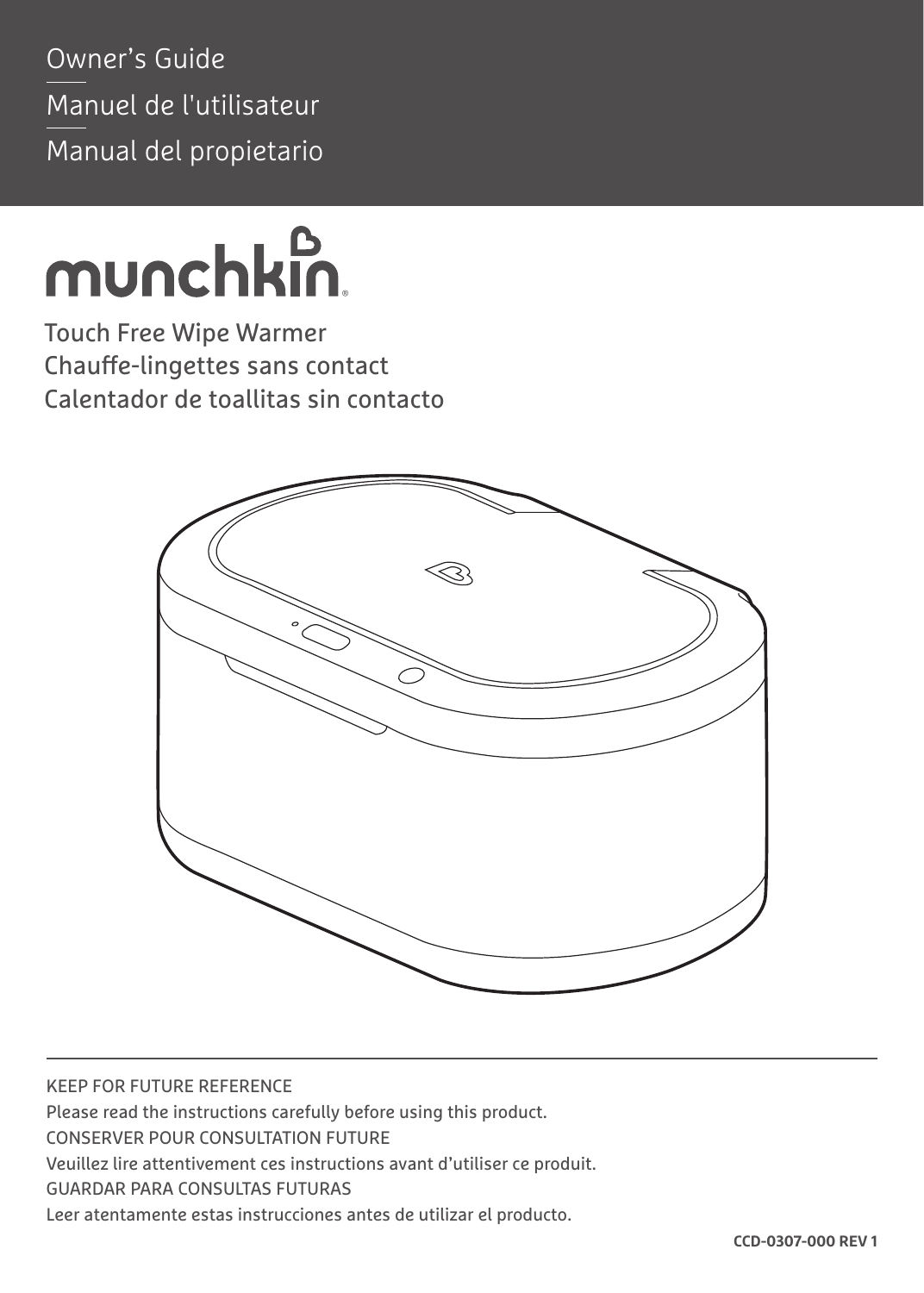#### **C IMPORTANT SAFEGUARDS**

#### **O INCLUDED PARTS**

|--|--|--|

#### <sup>ம</sup>ு ноw то use

#### $Q$  CUSTOMER SERVICE

#### **C RENSEIGNEMENTS IMPORTANTS**

#### **O** PIÈCES INCLUSES

|--|--|--|

#### ₾ MODE D'EMPLOI

#### $Q$  SERVICE À LA CLIENTÈLE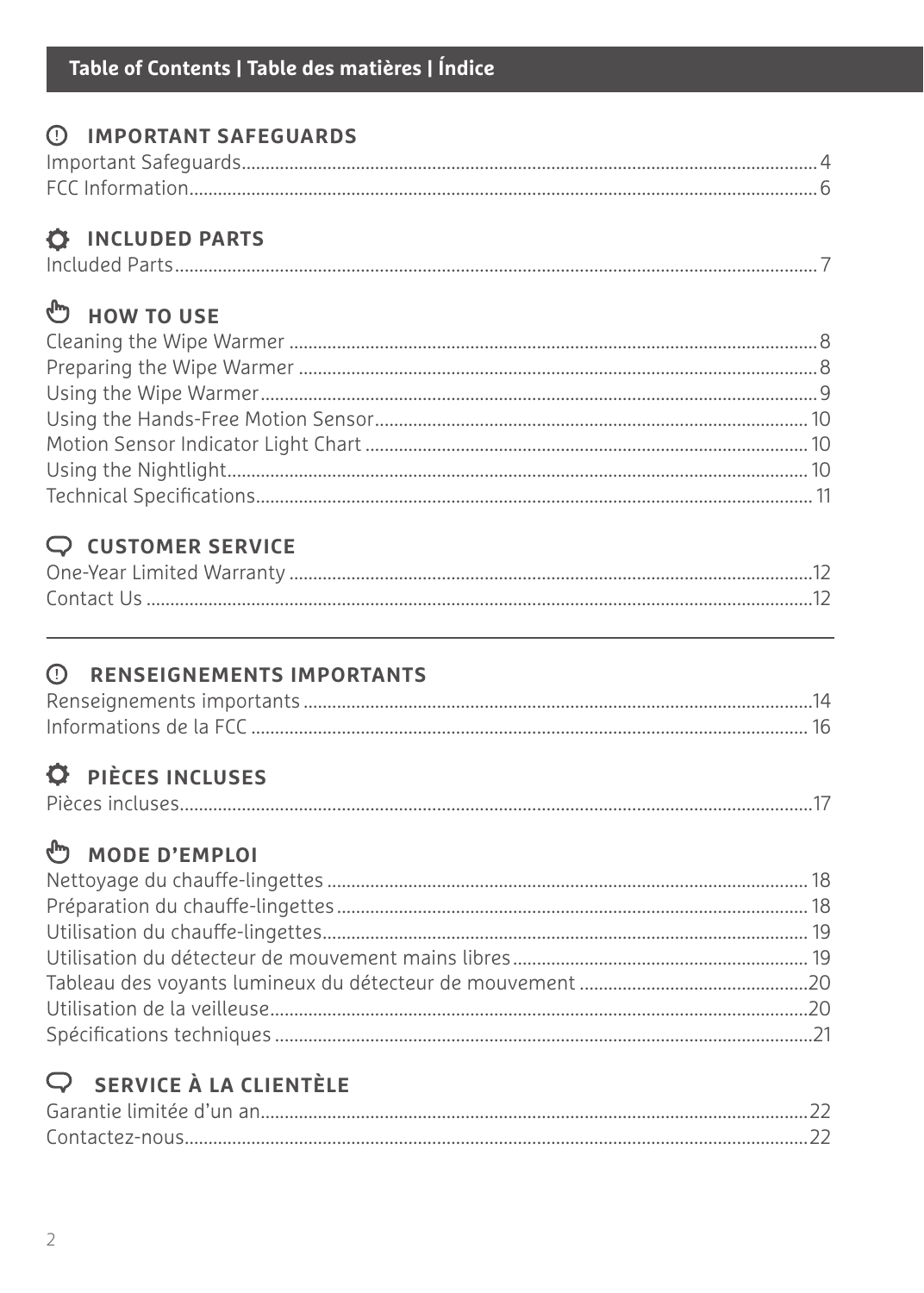#### **INFORMACIÓN IMPORTANTE**

#### $\overrightarrow{Q}$  PIEZAS INCLUIDAS

|--|

#### *<sup>th</sup>* **INSTRUCCIONES DE USO**

#### **SERVICIO DE ATENCIÓN AL CLIENTE**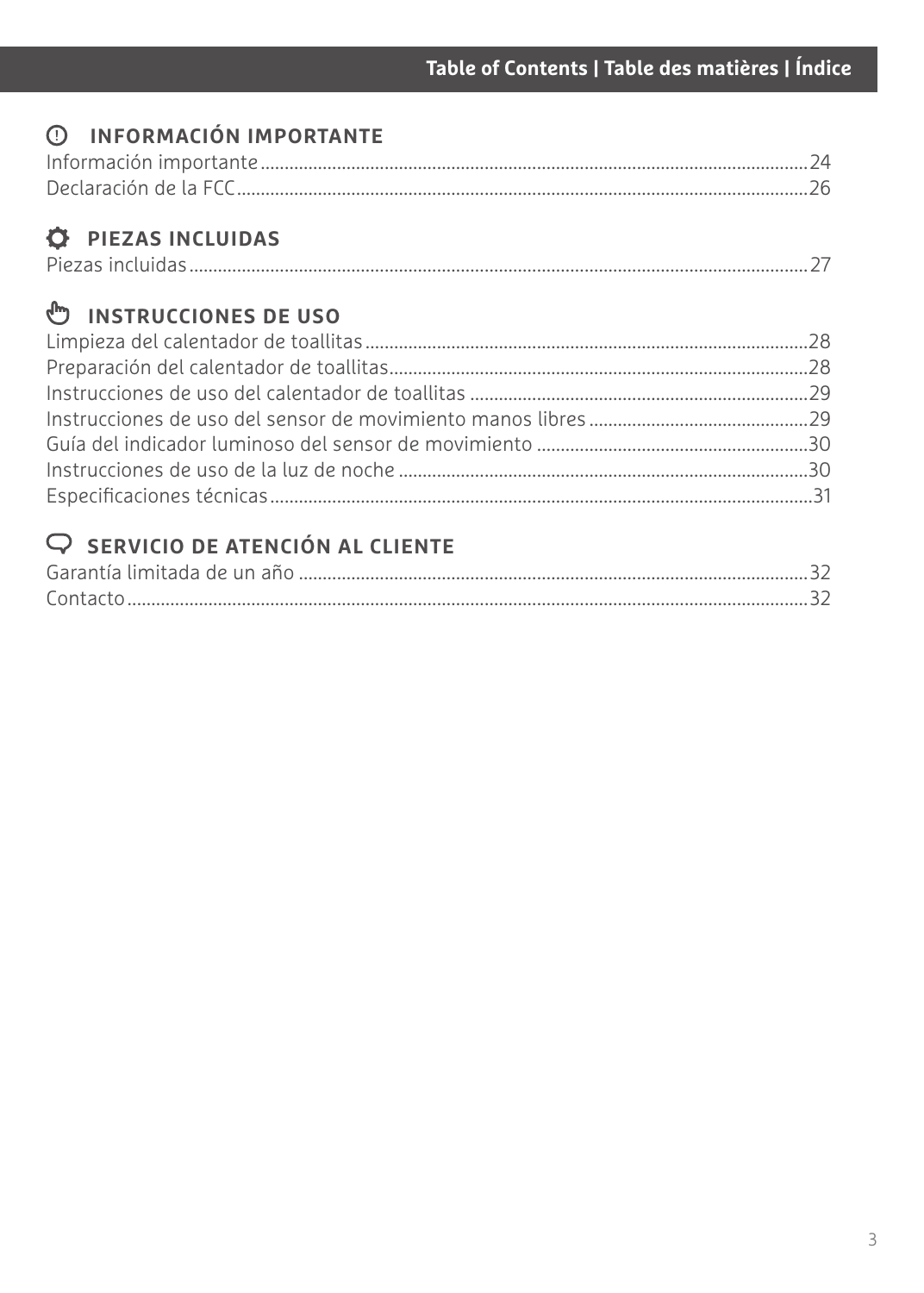# IMPORTANT SAFEGUARDS

# WARNING: **STRANGULATION HAZARD! ALWAYS KEEP THE WARMER AND ITS PLUG OUT OF REACH OF SMALL CHILDREN. Do not use with extension cords. This is NOT a toy. Adult use only.**

This appliance is not intended for use by children or persons with limited physical and mental capabilities unless they have been instructed or supervised on the proper use of this product by a person responsible for their safety.

- Do not let the cord hang over edge of table or counter, or touch hot surfaces.
- Do not operate any appliance with a damaged cord or plug or after the appliance malfunctions or has been damaged in any manner.
- Close supervision is necessary when any appliance is used near children.
- Do not tamper with warmer in any way.
- Do not use in an oxygen enriched environment or near equipment that stores or emits oxygen.



# CAUTION: **Electrically operated product.**

- Product should be used for intended purposes only to warm wipes. Do not use unit to warm any other objects.
- To protect against electrical shock do not immerse cord, plug or warmer in water or any other liquid.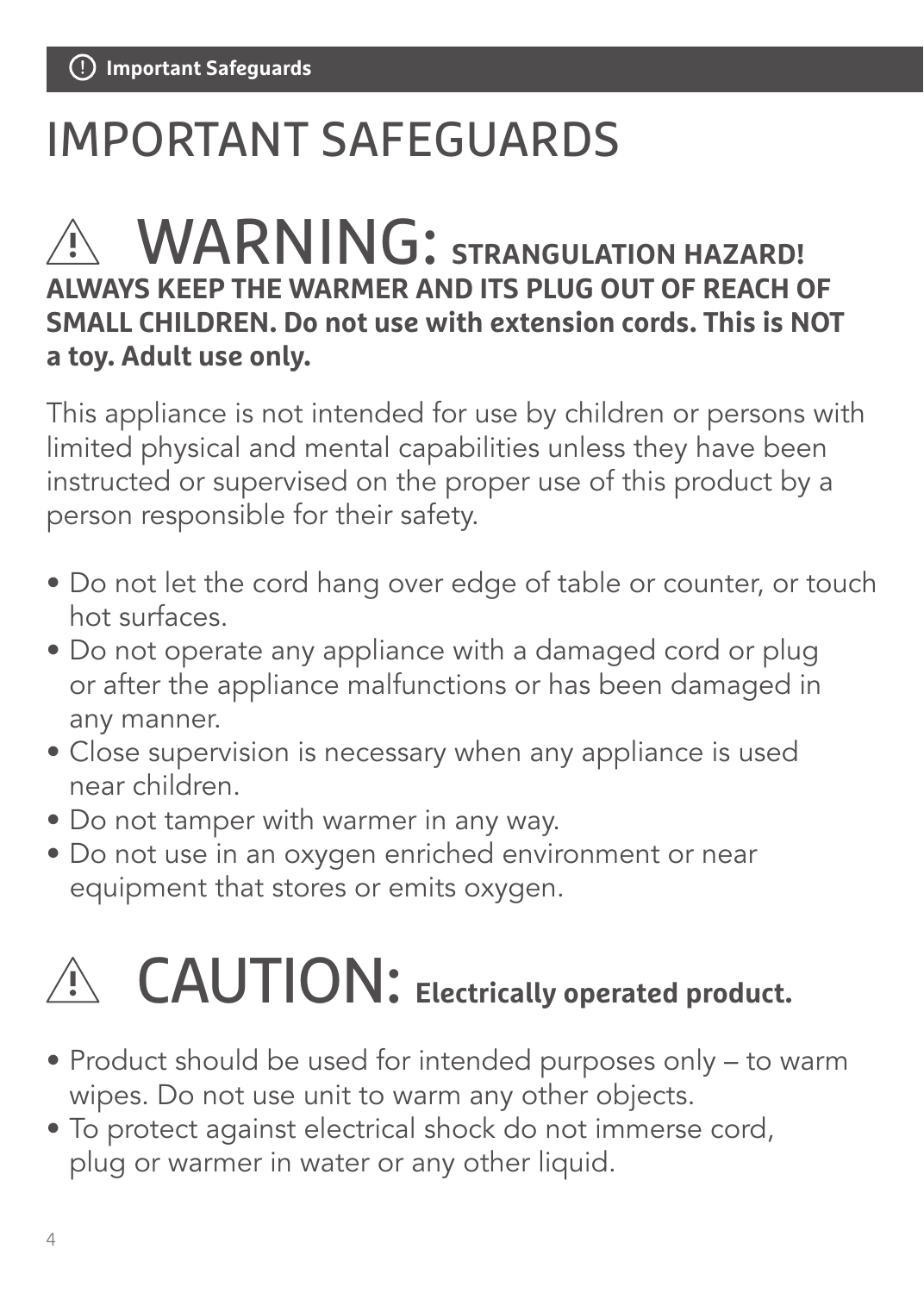- HOUSEHOLD USE ONLY, do not use outdoors.
- Do not use the power cord as a handle.
- NEVER PULL ON THE POWER CORD.
- Arrange power cord to minimize the possibility of accidents.
- Unplug from wall outlet when not in constant use and before cleaning.
- Do not place on or near a hot gas or electric burner, or in a heated oven.
- Do not cover with blanket or any type of insulated material.
- Because of the continuous low levels of heat and moisture associated with the warmer, unit must be placed on a compatible surface (wood and painted surfaces are not recommended). Munchkin, Inc. makes no warranty that surface discoloration or damage may not occur due to heat or moisture.

# SAVE THESE INSTRUCTIONS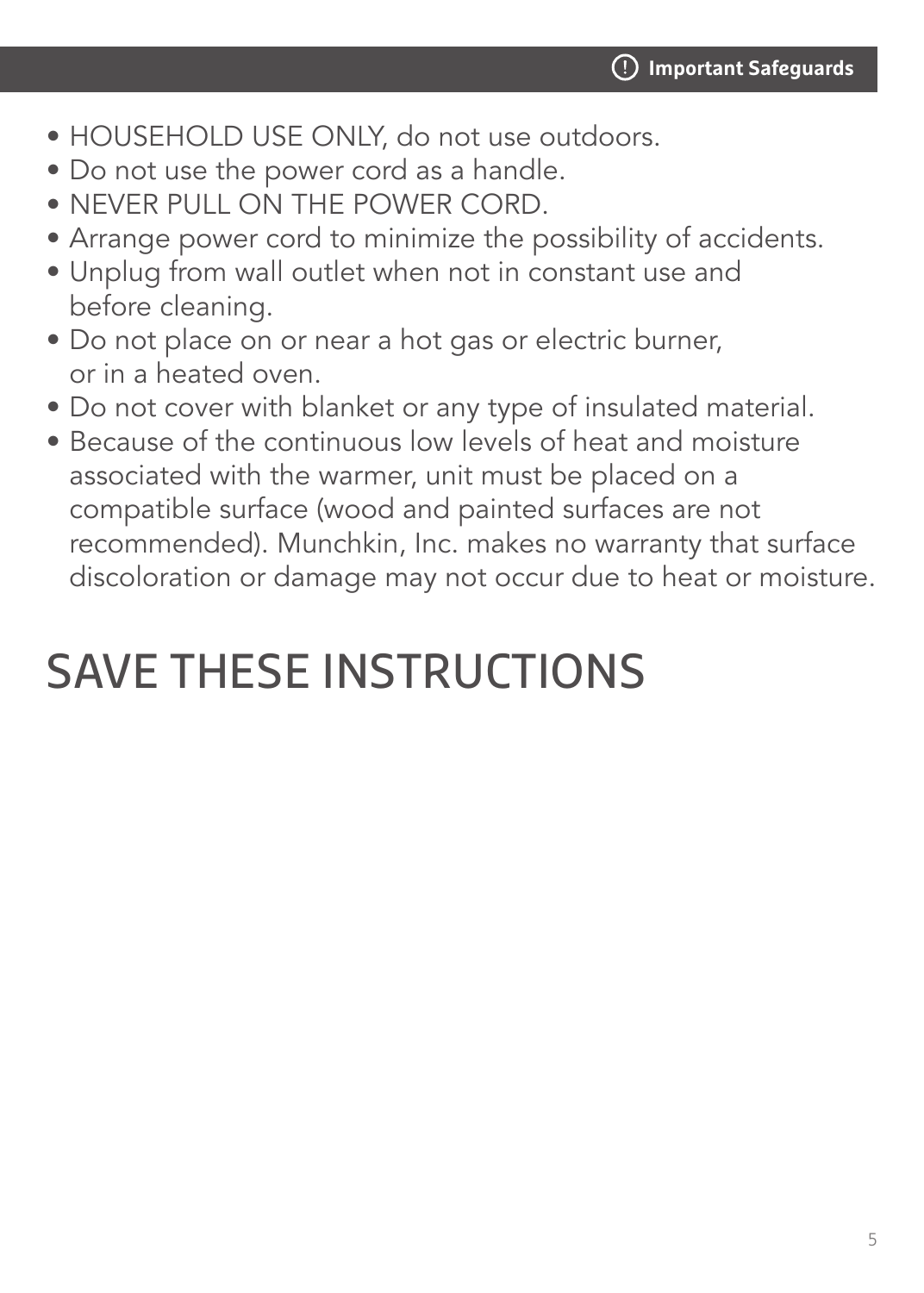### **FCC WARNING**

**NOTE:** This equipment has been tested and found to comply with the limits for a Class B digital device, pursuant to Part 15 of the FCC Rules. These limits are designed to provide reasonable protection against harmful interference in a residential installation. This equipment generates, uses and can radiate radio frequency energy and, if not installed and used in accordance with the instructions, may cause harmful interference to radio communications.

However, there is no guarantee that interference will not occur in a particular installation. If this equipment does cause harmful interference to radio or television reception, which can be determined by turning the equipment off and on, the user is encouraged to try to correct the interference by one or more of the following measures:

- Reorient or relocate the receiving antenna.
- Increase the separation between the equipment and receiver.
- Connect the equipment into an outlet on a circuit different from that to which the receiver is connected.
- Consult the dealer or an experienced radio/TV technician for help.

This device complies with Part 15 of the FCC Rules. Operation is subject to the following two conditions: (1) this device may not cause harmful interference, and (2) this device must accept any interference received, including interference that may cause undesired operation.

CAN ICES-3(B)/NMB-3(B)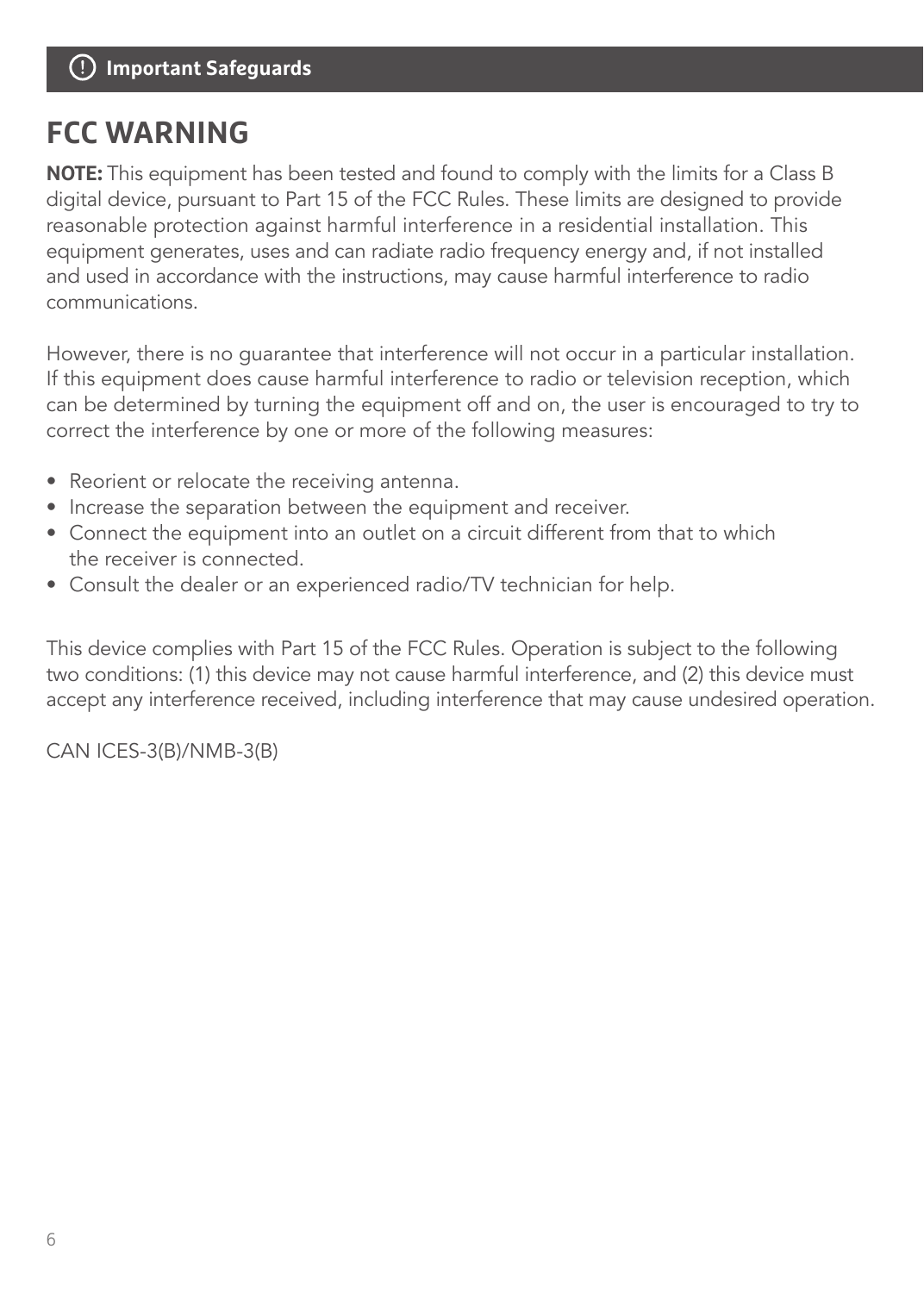

#### **INCLUDED PARTS**



- **a.** Lid
- **b.** Wipe opening
- **c.** Main cover
- **d.** Clear body
- **e.** Cover indent
- **f.** Motion sensor
- **g.** Indicator light (motion sensor)
- **h.** Light touch sensor (interior LED)

#### **WIPE WARMER POWER ADAPTOR**

- **i.** Female plug
- **j.** Male Plug
- **k.** Power Adaptor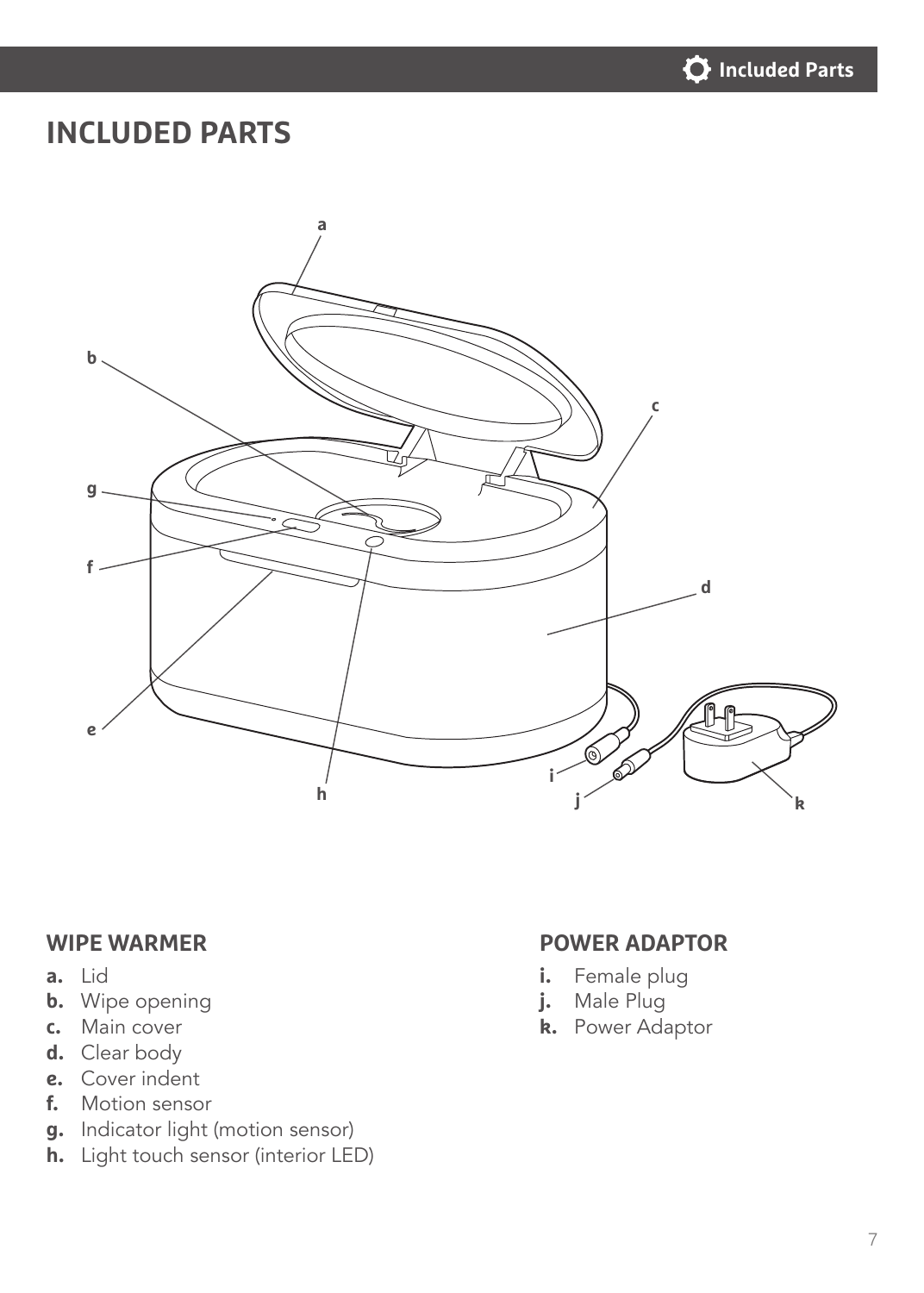#### **CLEANING THE WIPE WARMER**

Always unplug the unit and allow it to cool down before cleaning. Remove any wipes and wipe unit clean with a non-abrasive cloth.

Do not immerse the unit or power cord in water as this could create an electrical hazard.

In rare cases, wipes may become discolored due to prolonged exposure to heat.

#### **PREPARING THE WIPE WARMER**

Place the unit on a flat, stable surface. Connect the male and female plugs, and then plug the power adapter into a standard household 110-120 volt AC outlet. Do not plug into a 220 volt AC outlet. The indicator light will be on when functioning properly and the unit will begin warming. Only use with a Class 2 Adapter.

Use the cover indent on the front of the clear body to lift open the main cover.

**NOTE:** Plugging in the power cord is the only way to turn the wipe warmer on and off.

- 1. Remove baby wipes from their original package and place them inside. The unit accepts up to 100 wipes (depending on brand); do not overfill. Both lids should be able to completely close.
- 2. With the main cover open, push a corner of the top-most wipe through the wipe opening. Then, close the main cover.



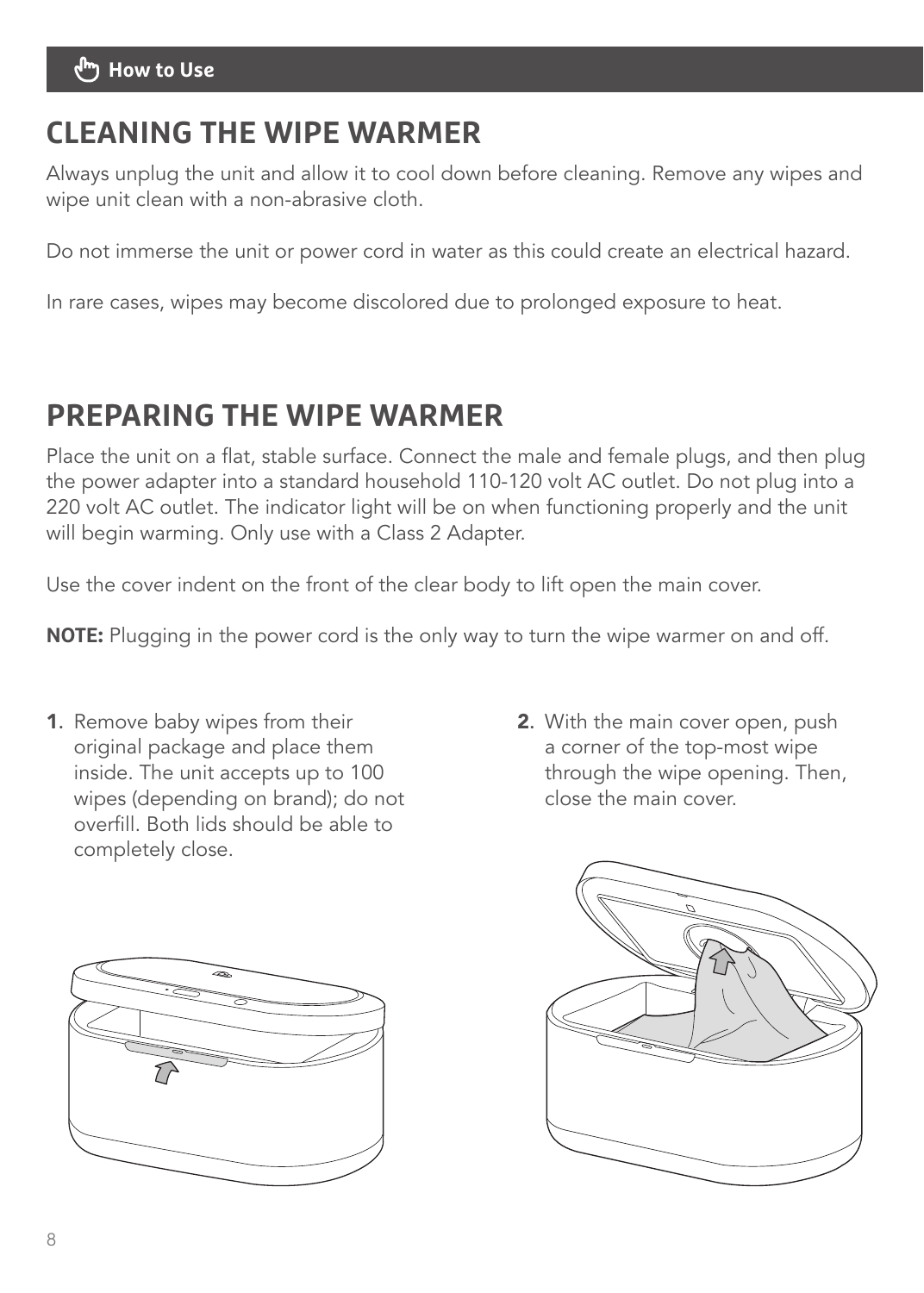#### **USING THE TOUCH-FREE WIPE WARMER**

Wave your hand within the effective range of the motion sensor and the lid will open 'hands-free'.

Once the lid is fully opened, pull a wipe through the wipe opening.

Once your hand has been removed from the effective range of the motion sensor, the motion sensor indicator light will blink 5 times before closing to reduce moisture loss.

**NOTE:** The effective range of the motion sensor is approximately 3 in. (7.62cm) above the main cover.

If the wipes become dry, pour up to 1/2 cup of water directly onto the wipes to re-moisten them. To preserve wipes and save energy, unplug the unit if not in use for a prolonged period of time.

**NOTE:** The unit is intended to keep wipes warm for comfortable diaper changes. Wipes are not intended to reach a "hot" temperature.



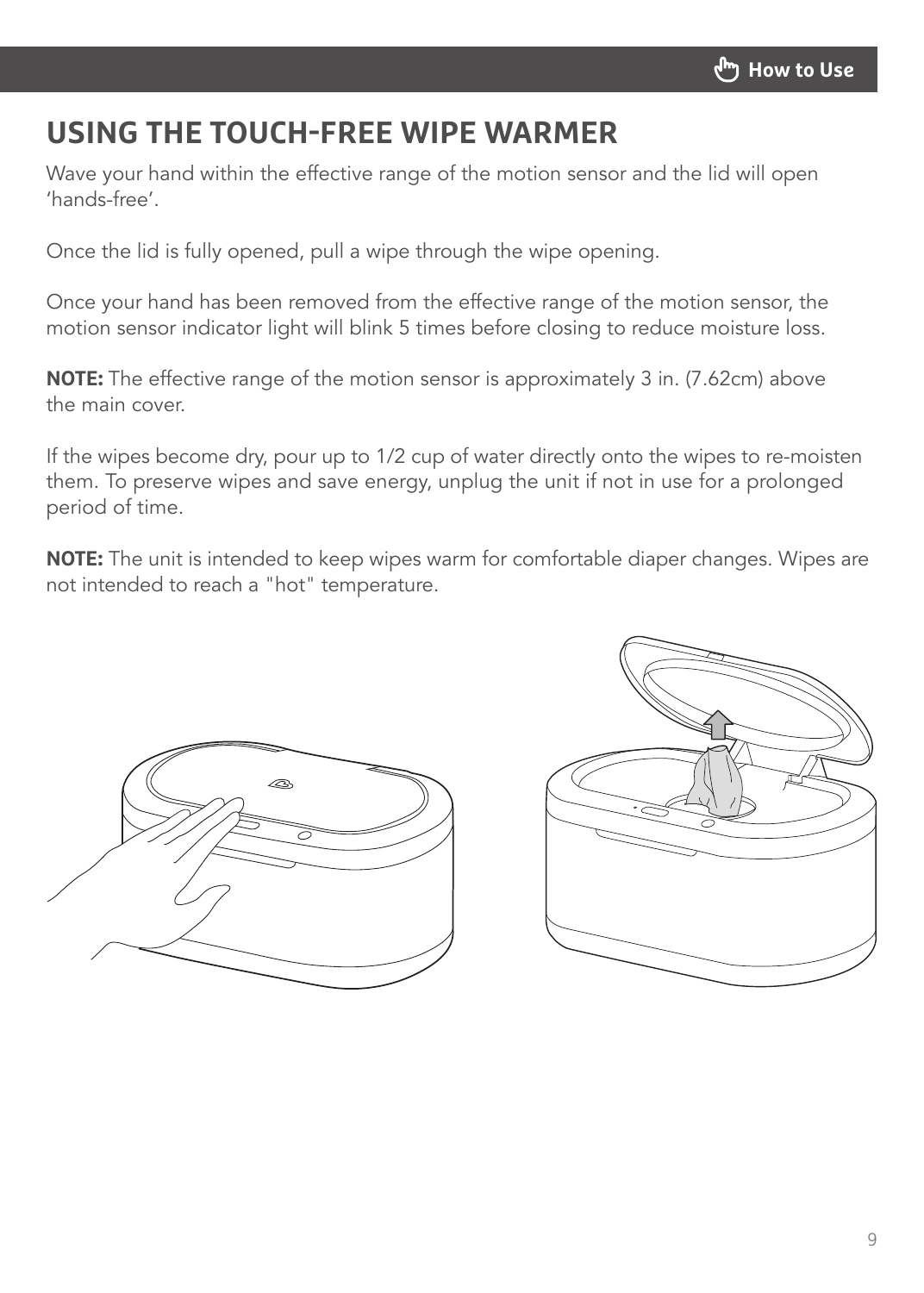### **MOTION SENSOR INDICATOR LIGHT CHART**

| <b>INDICATOR LIGHT</b> | <b>MODE</b>                          |
|------------------------|--------------------------------------|
| Solid light            | Object in range of motion sensor     |
| <b>Blinking light</b>  | Object not in range of motion sensor |
| No light               | Sleeping                             |

#### **USING THE TASK LIGHT & NIGHTLIGHT**

The task light feature is designed to turn ON automatically when you wave your hand within the effective range of the motion sensor. After 15 minutes of non-usage, the task light will perform an auto shut-off.

The task light and nightlight feature can also be turned ON/OFF manually. Simply tap the light touch sensor button to turn ON the task light. Tap the light touch sensor button again for the night light. Tap the light touch sensor button a third time to turn OFF the light and complete the cycle.

**NOTE:** If you turn the light ON manually, the light will stay ON until:

- 1. User turns OFF the light manually, or
- 2. User activates the motion sensor.

**NOTE:** If the motion sensor has been activated with the light feature already ON, the task light will shut OFF after 15 minutes of non-usage.

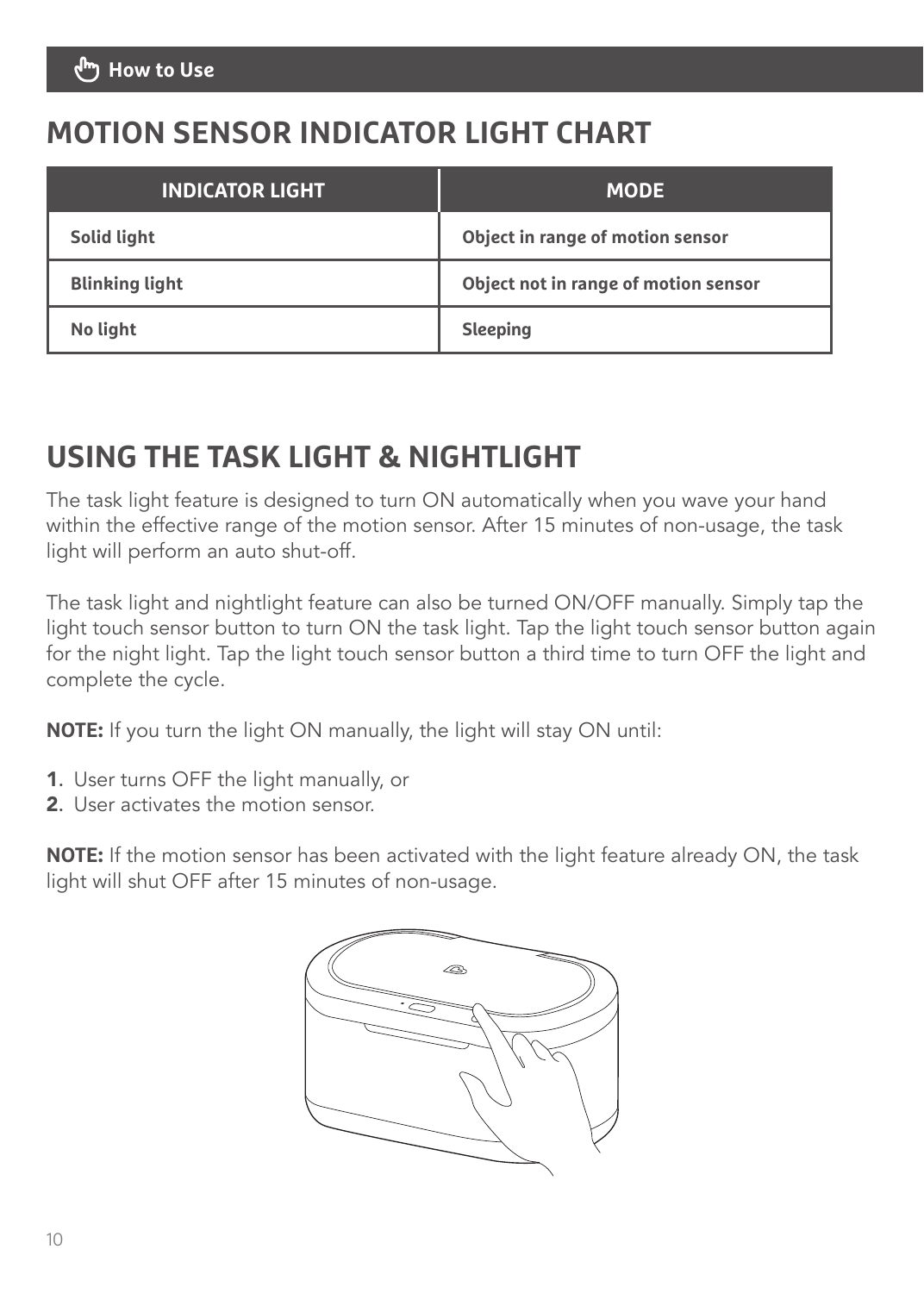

### **TECHNICAL SPECIFICATIONS**

- Product Name: Touch Free Wipe Warmer and Nightlight
- Model: MKCA0807 REV1

Electrical Rating:

• 12VDC, 720mA, 8.64W, Use only with Class 2 power supply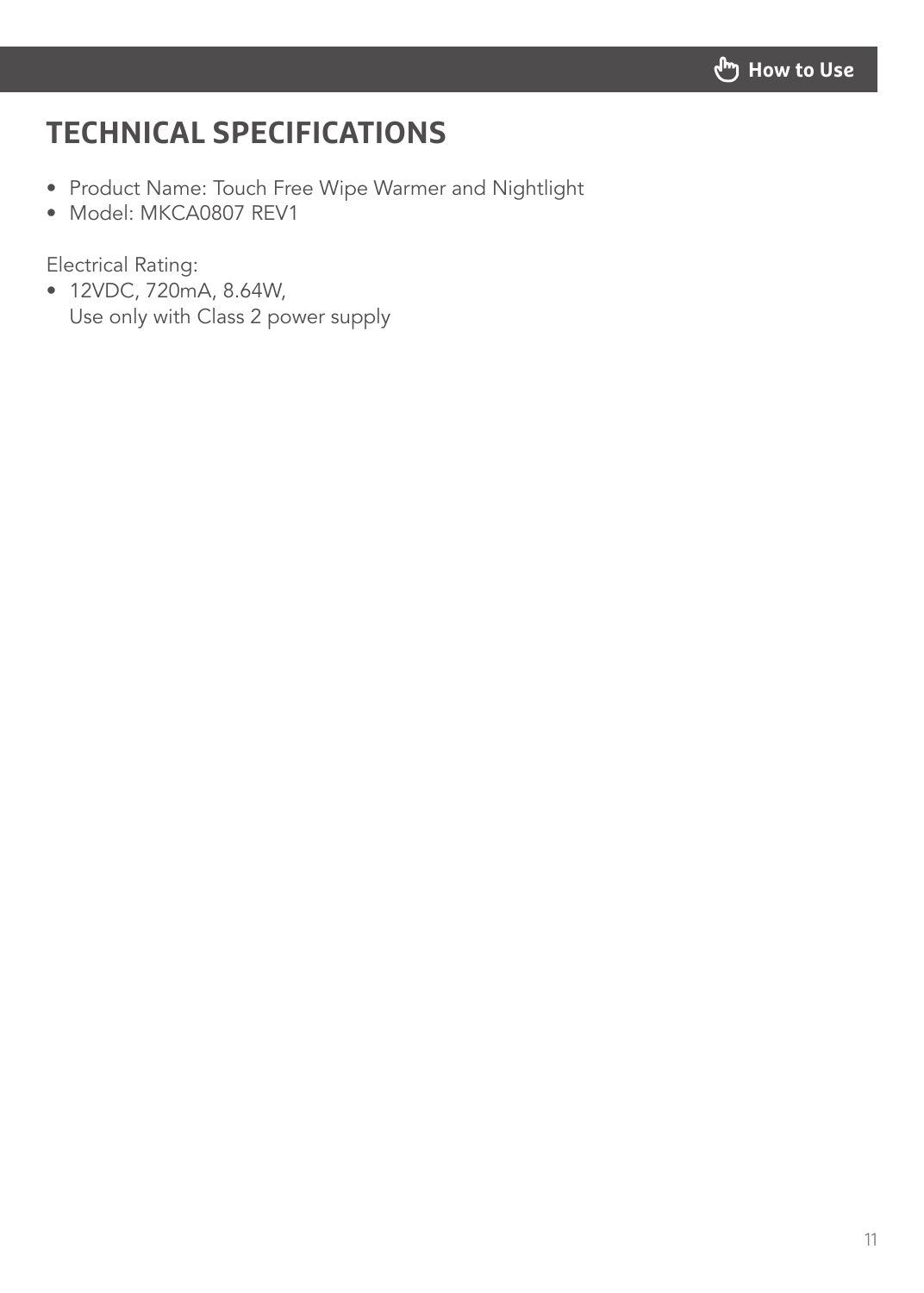#### **ONE-YEAR LIMITED WARRANTY**

Munchkin's Touch Free Wipe Warmer and Nightlight includes a one-year limited warranty against defects from the date of purchase. In the event of a malfunction or defect during the in-warranty period, Munchkin, Inc. at its option, will replace or repair the product under warranty. Upon receipt of the product and proof of purchase with a valid date of purchase, the defective part will be immediately repaired or replaced and returned to you free of charge (USA only). Please send defective unit, proof of purchase and a description of the problem you have encountered to:

Munchkin, Inc. 7835 Gloria Avenue Van Nuys, CA 91406, USA Attn: Touch Free Wipe Warmer and Nightlight Warranty

**NOTE:** This warranty does not cover misuse, abuse, abnormal wear & tear, negligence, environmental exposure, alteration or accident. Any alteration or removal of the product date code invalidates all claims against the manufacture.

## **CONTACT US**

If you have any questions or wish to provide comments about this product, feel free to contact our Customer Satisfaction team at **1-800-344-2229** (M-TH 8:00am-5:00pm PST, F 8:00am-1:00pm PST) or visit our website at **www.munchkin.com.**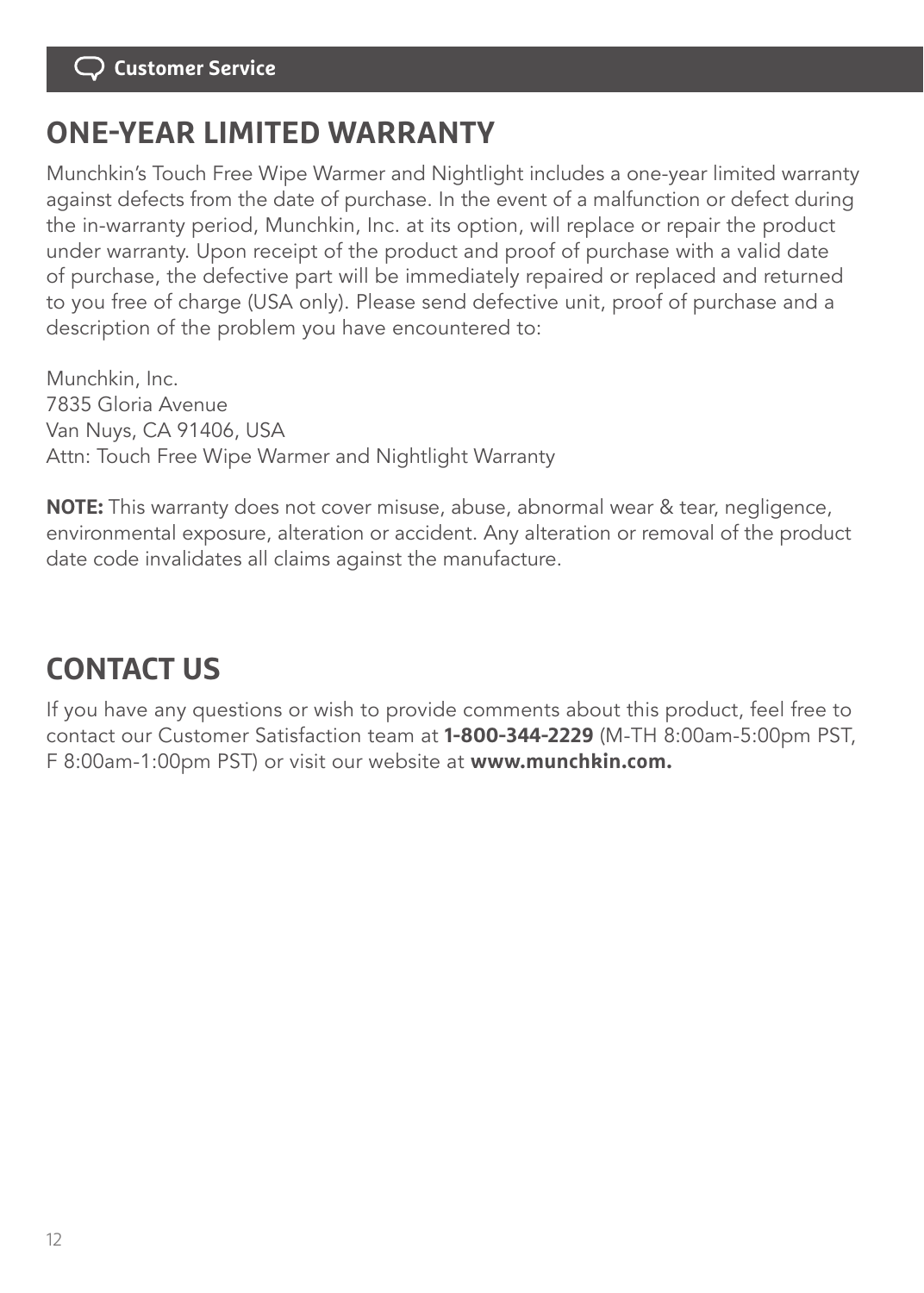FRENCH FRANÇAIS FRANCÉS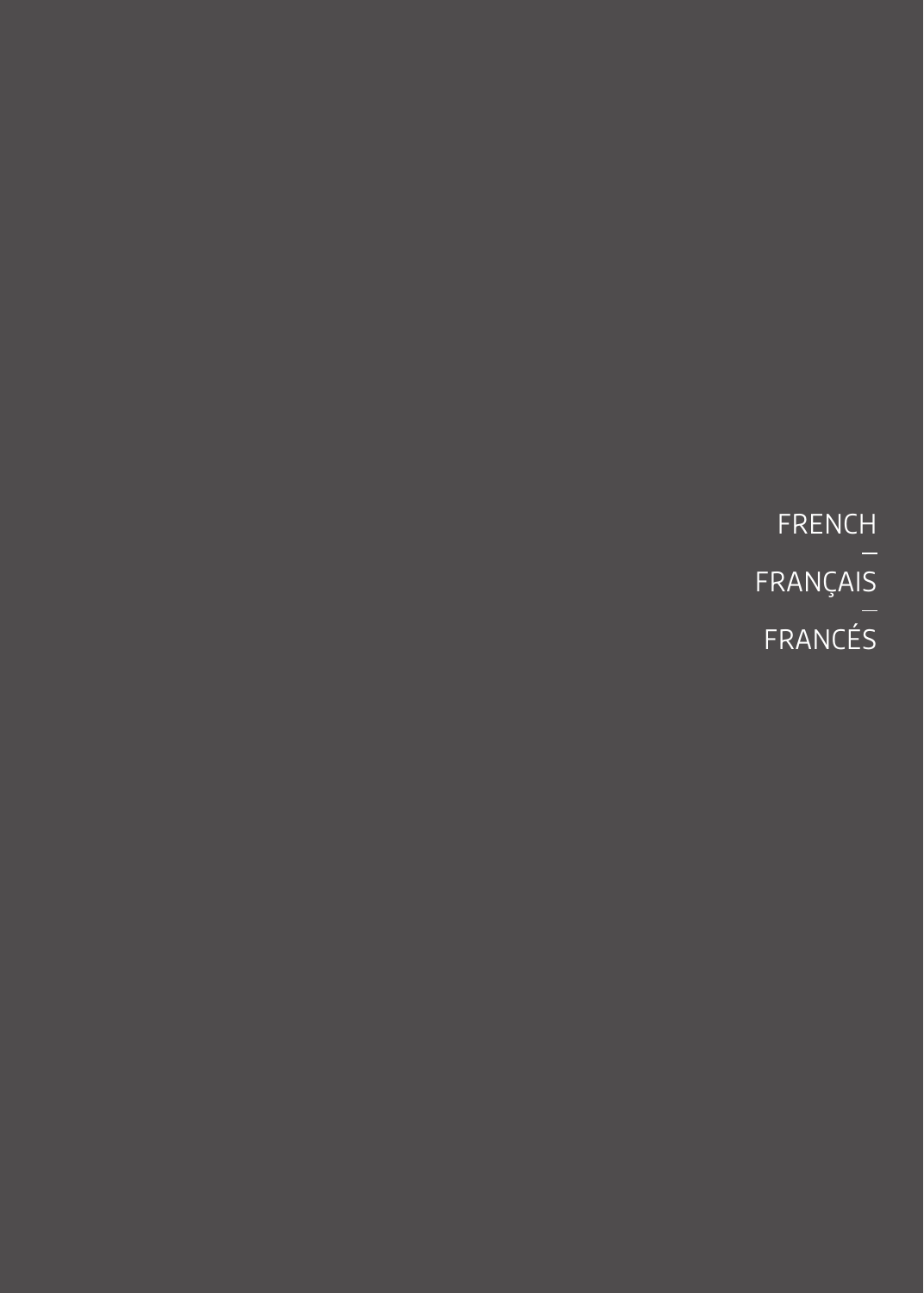# RENSEIGNEMENTS IMPORTANTS

# $\wedge$  MISE EN GARDE :

**RISQUE D'ÉTRANGLEMENT! TOUJOURS GARDER LE CHAUFFE-LINGETTES ET SA FICHE HORS DE PORTÉE DES JEUNES ENFANTS. Ne pas utiliser avec une rallonge. Ce produit n'est pas un jouet. Pour adultes seulement.**

Cet appareil n'est pas destiné à être utilisé par des enfants ou des personnes dont les capacités physiques et mentales sont limitées, sauf s'ils sont supervisés ou ont reçu des directives sur l'utilisation de ce produit par une personne responsable de leur sécurité.

- Ne pas laisser le cordon d'alimentation pendre au-dessus du bord de la table ou du comptoir, ni toucher des surfaces chaudes.
- Ne pas faire fonctionner un appareil dont le cordon d'alimentation ou la fiche est endommagé après que l'appareil ait mal fonctionné ou ait été endommagé de quelque manière que ce soit.
- Une surveillance étroite est nécessaire lorsque tout appareil est utilisé à proximité d'enfants.
- Ne pas modifier le chauffe-lingettes de quelque façon que ce soit.
- Ne pas utiliser dans un environnement enrichi en oxygène ou à proximité d'un équipement qui stocke ou émet de l'oxygène.

# $\hat{\mathbb{A}}$  MISE EN GARDE :

#### **Produit à commande électrique.**

• Le produit ne doit être utilisé qu'aux fins prévues – pour réchauffer les lingettes. Ne pas utiliser l'appareil pour réchauffer d'autres objets.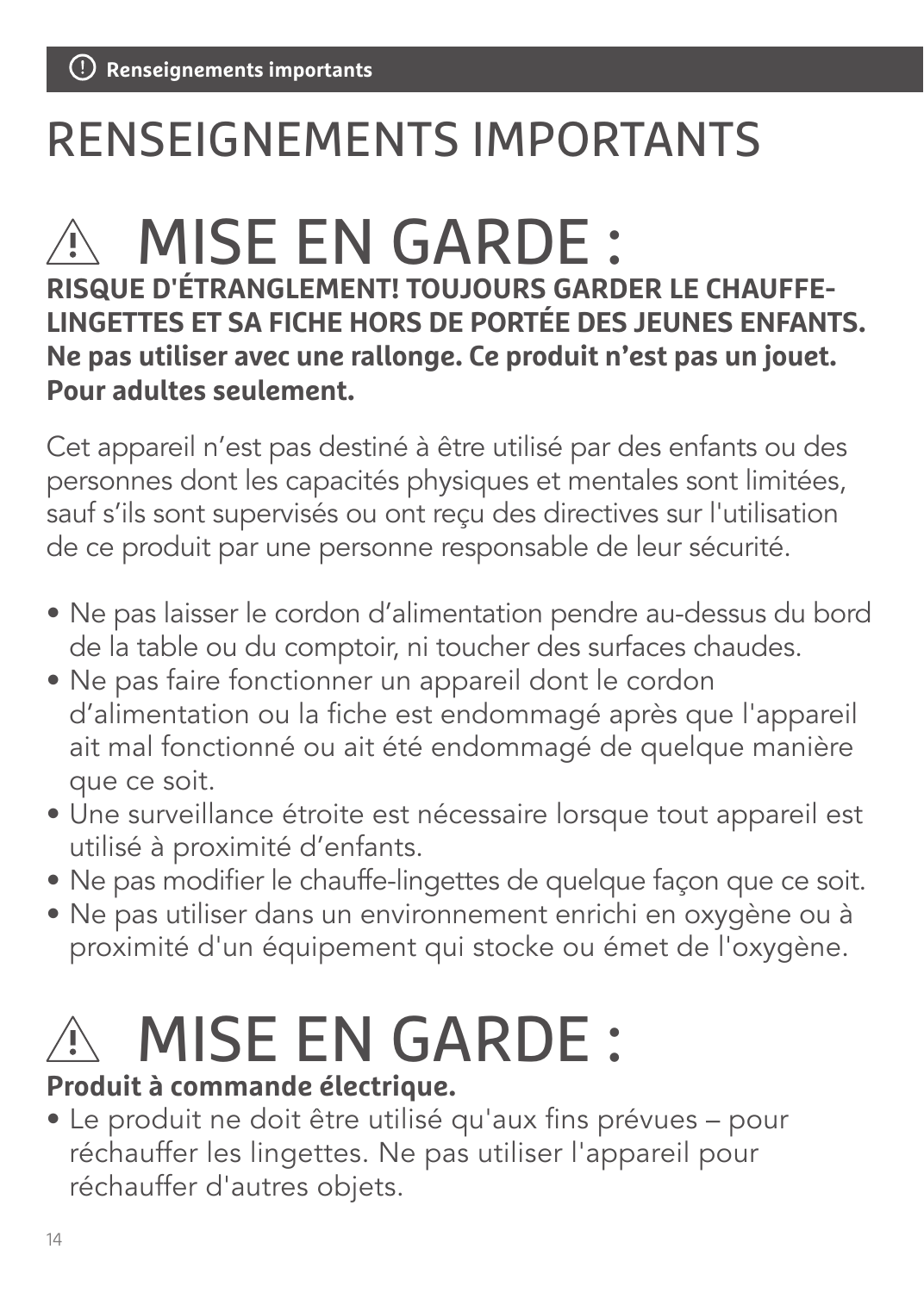- Pour vous protéger contre les chocs électriques, ne pas immerger le cordon, la fiche ou le chauffe-lingettes dans l'eau ou tout autre liquide.
- USAGE MÉNAGER UNIQUEMENT, ne pas utiliser à l'extérieur.
- Ne pas utiliser le cordon d'alimentation comme une poignée.
- NE JAMAIS TIRER SUR LE CORDON D'ALIMENTATION.
- Disposer le cordon d'alimentation de manière à minimiser les risques d'accident.
- Débrancher l'appareil de la prise murale après utilisation et avant de le nettoyer.
- Ne pas placer sur ou près d'un brûleur à gaz ou électrique chaud, ni dans un four chauffé.
- Ne pas couvrir avec une couverture ou tout autre type de matériau isolant.
- En raison des faibles niveaux continus de chaleur et d'humidité associés au chauffe-lingettes, l'unité doit être placée sur une surface compatible (le bois et les surfaces peintes ne sont pas recommandés). Munchkin, Inc ne peut garantir qu'une décoloration de la surface ou des dommages à la surface ne se produiront pas en raison de la chaleur ou de l'humidité.

# CONSERVER CES INSTRUCTIONS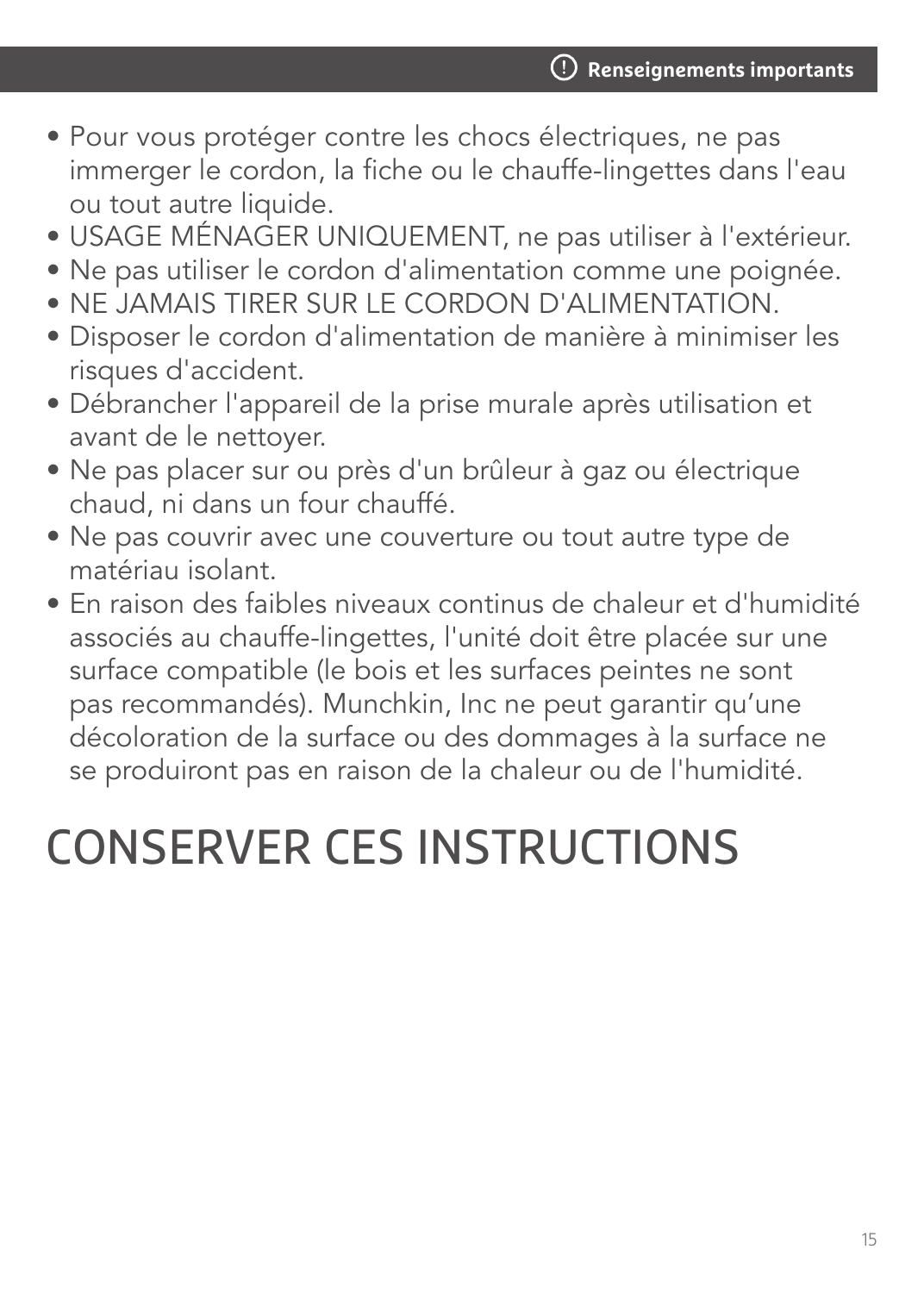### **INFORMATIONS DE LA FCC**

**REMARQUE :** Cet équipement a été testé et déclaré conforme aux limites pour appareils numériques de classe B, selon la section 15 des règlements de la FCC. Ces restrictions visent à garantir une protection suffisante contre les interférences nuisibles dans une installation à domicile. Cet équipement produit, utilise et peut émettre de l'énergie radio électrique et, s'il n'est pas installé et utilisé conformément aux présentes instructions, peut causer des interférences nuisibles aux communications radio.

Il n'existe toutefois aucune garantie que de telles interférences ne se produiront pas dans une installation particulière. Si cet appareil cause des interférences nuisibles à la réception des signaux de radio ou de télévision, ce qui peut être déterminé en allumant et en éteignant l'appareil, on encourage l'utilisateur d'essayer de corriger ces interférences par l'un des moyens suivants :

- Réorienter ou déplacer l'antenne réceptrice.
- Augmenter la distance séparant l'équipement du récepteur.
- Brancher l'équipement dans une prise sur un circuit différent de celui auquel le récepteur est branché.
- Demander conseil au revendeur ou technicien spécialisé en radio/télévision.

Cet appareil est conforme à la section 15 des réglementations de la FCC. Son fonctionnement est assujetti aux deux conditions suivantes : (1) Cet appareil ne doit pas causer d'interférences nuisibles, et (2) Cet appareil doit accepter toute autre interférence reçue, y compris les interférences pouvant entraîner un fonctionnement non désiré.

CAN ICES-3(B)/NMB-3(B)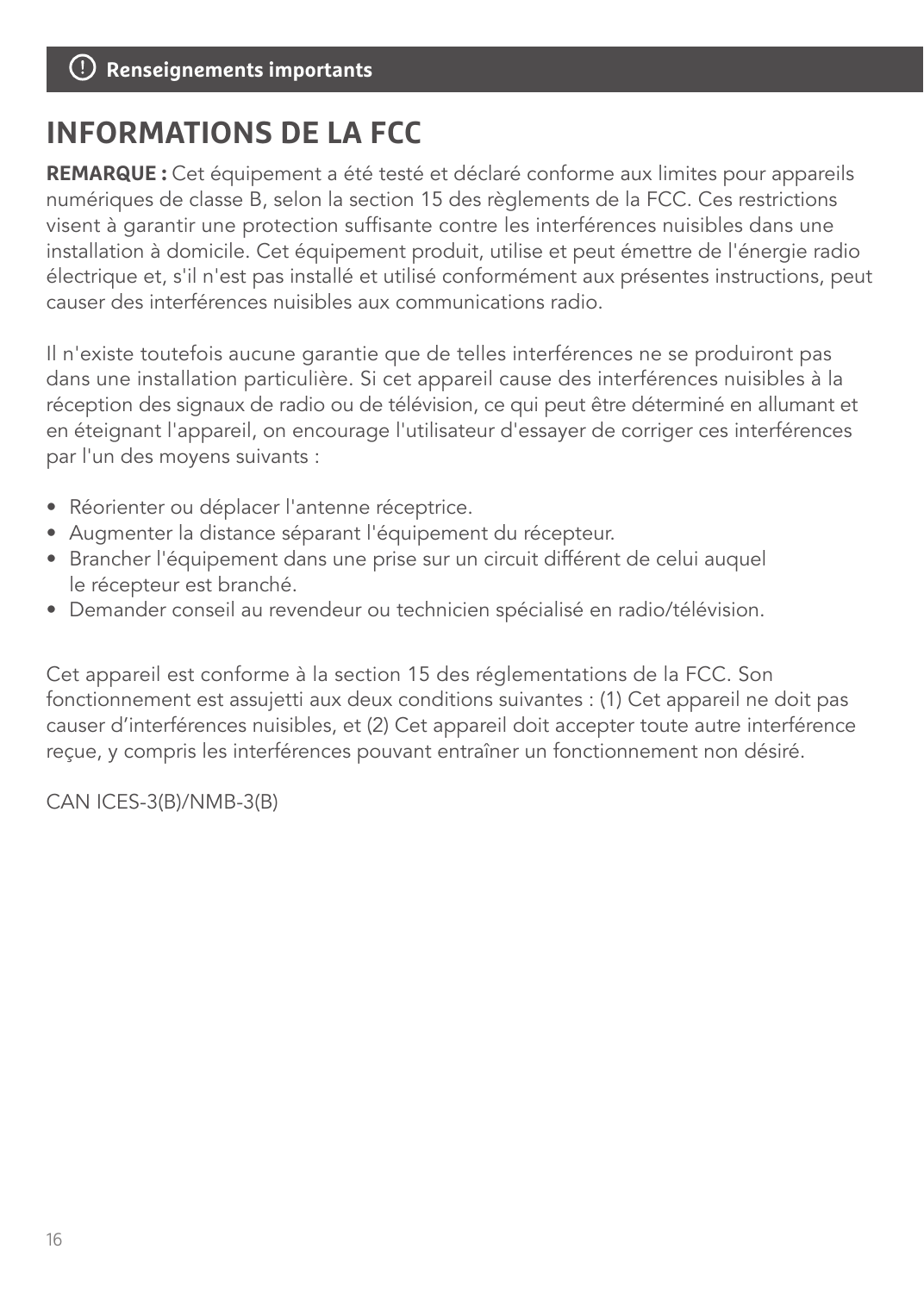

# **PIÈCES INCLUSES**



- **a.** Couvercle
- **b.** Ouverture pour lingettes
- **c.** Capot principal
- **d.** Boîtier transparent
- **e.** Encoche du capot
- **f.** Détecteur de mouvement
- **g.** Voyant lumineux (détecteur de mouvement)
- **h.** Capteur tactile lumineux (voyants intérieurs)

#### **CHAUFFE-LINGETTES ADAPTATEUR D'ALIMENTATION**

- **i.** Fiche femelle
- **j.** Fiche mâle
- **k.** Adaptateur d'alimentation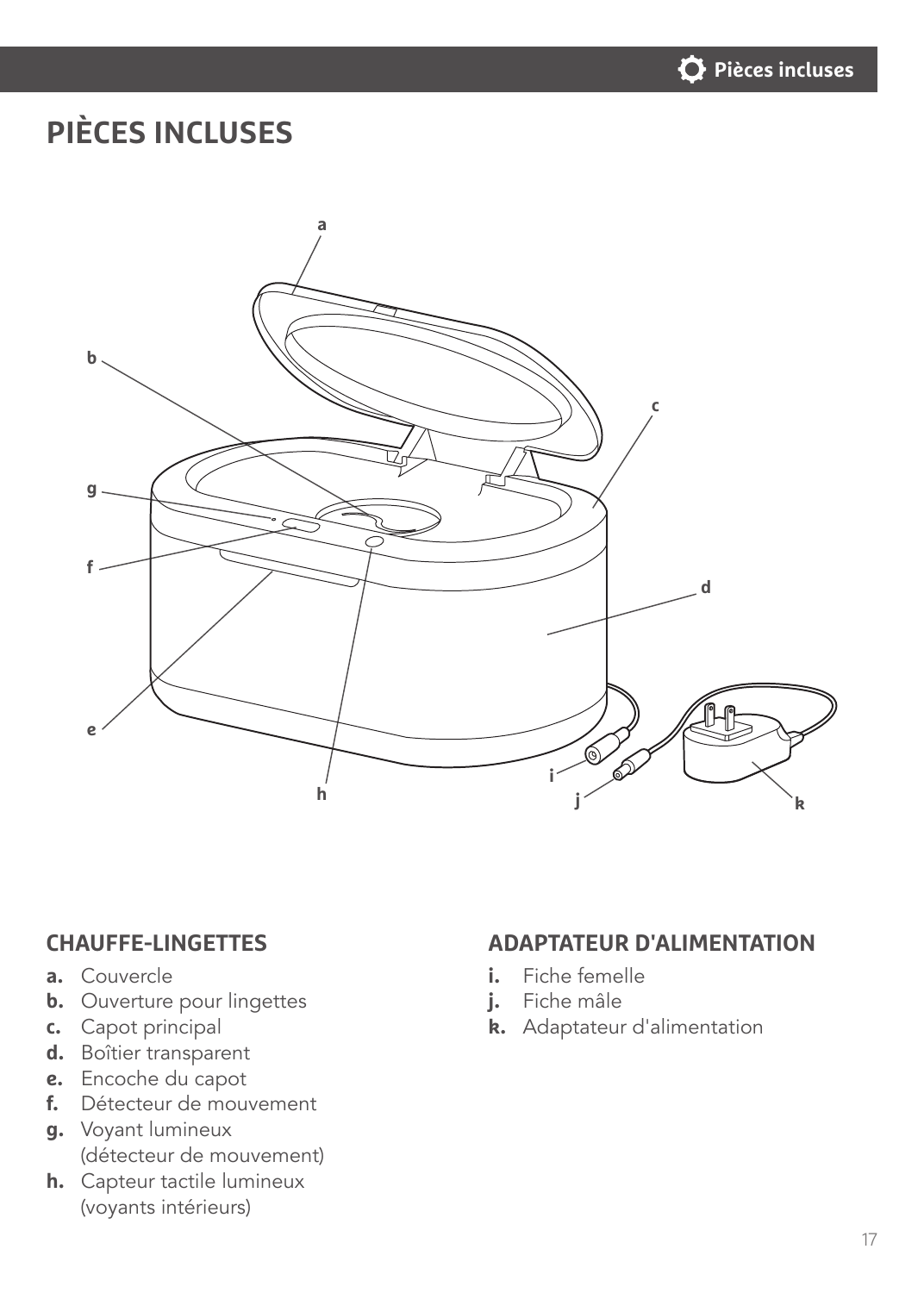#### **Mode d'emploi**

#### **NETTOYAGE DU CHAUFFE-LINGETTES**

Toujours débrancher l'appareil et le laisser refroidir avant de le nettoyer. Retirer toute lingette et nettoyer l'unité avec un chiffon non abrasif.

Ne pas plonger l'appareil ou le cordon d'alimentation dans l'eau, car cela pourrait créer un risque de choc électrique.

Dans de rares cas, les lingettes peuvent se décolorer en raison d'une exposition prolongée à la chaleur.

# **PRÉPARATION DU CHAUFFE-LINGETTES**

Placer l'unité sur une surface plane et stable. Connecter les fiches mâle et femelle, puis brancher l'adaptateur d'alimentation dans une prise secteur standard de 110-120 volts. Ne pas brancher sur une prise de courant alternatif de 220 volts. Le voyant DEL s'allume lorsque le système fonctionne correctement et l'appareil commence à se réchauffer. À utiliser uniquement avec un adaptateur de classe 2.

Utiliser l'encoche à l'avant du boîtier transparent pour soulever le capot principal.

**REMARQUE :** Brancher le cordon d'alimentation est le seul moyen d'allumer et d'éteindre le chauffe-lingettes.

- 1. Retirer les lingettes pour bébé de leur emballage d'origine et les placer à l'intérieur. L'unité accepte jusqu'à 100 lingettes (selon la marque); ne pas trop remplir. Les deux couvercles doivent pouvoir se fermer complètement.
- 2. Lorsque le couvercle principal est ouvert, pousser un coin de la lingette du dessus à travers l'ouverture. Ensuite, fermer le couvercle principal.



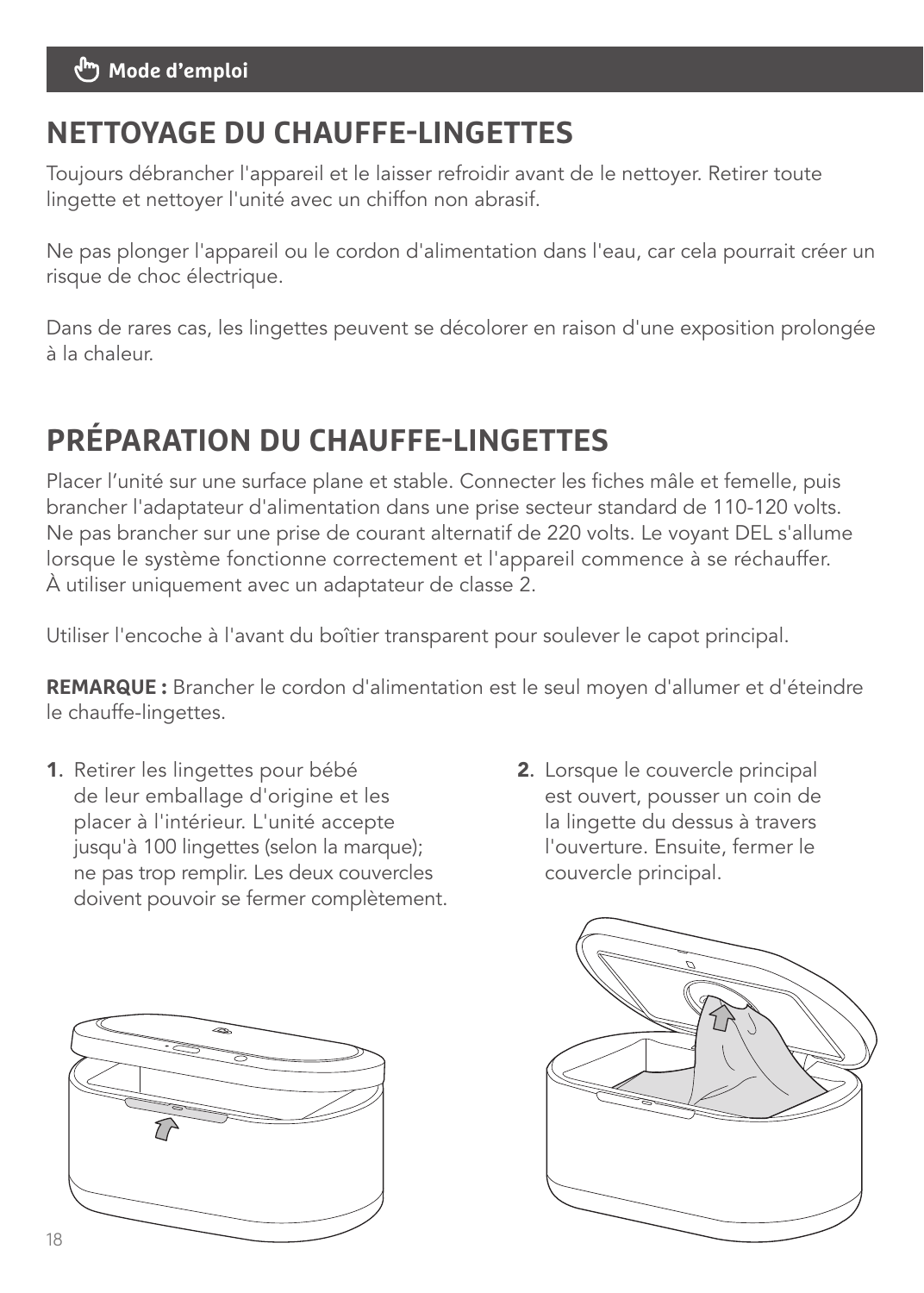### **UTILISER LE CHAUFFE-LINGETTES SANS CONTACT**

Agiter votre main dans la zone de détection du détecteur de mouvement et le couvercle s'ouvrira sans contact.

Une fois le couvercle complètement ouvert, tirer une lingette par l'ouverture.

Une fois que votre main est retirée de la zone de détection du détecteur de mouvement, le témoin lumineux du détecteur de mouvement clignote 5 fois avant de se refermer pour réduire la perte d'humidité.

**REMARQUE :** La zone effective du détecteur de mouvement est d'environ 3 po/7,62 cm au-dessus du couvercle principal.

Si les lingettes deviennent sèches, verser jusqu'à 1/2 tasse d'eau directement sur les lingettes pour les réhumidifier. Pour préserver les lingettes et économiser l'énergie, débrancher l'appareil s'il n'est pas utilisé pendant une période prolongée.

**REMARQUE :** L'appareil est destiné à garder les lingettes au chaud pour un changement de couche confortable. Les lingettes ne sont pas supposées atteindre une température « chaude ».



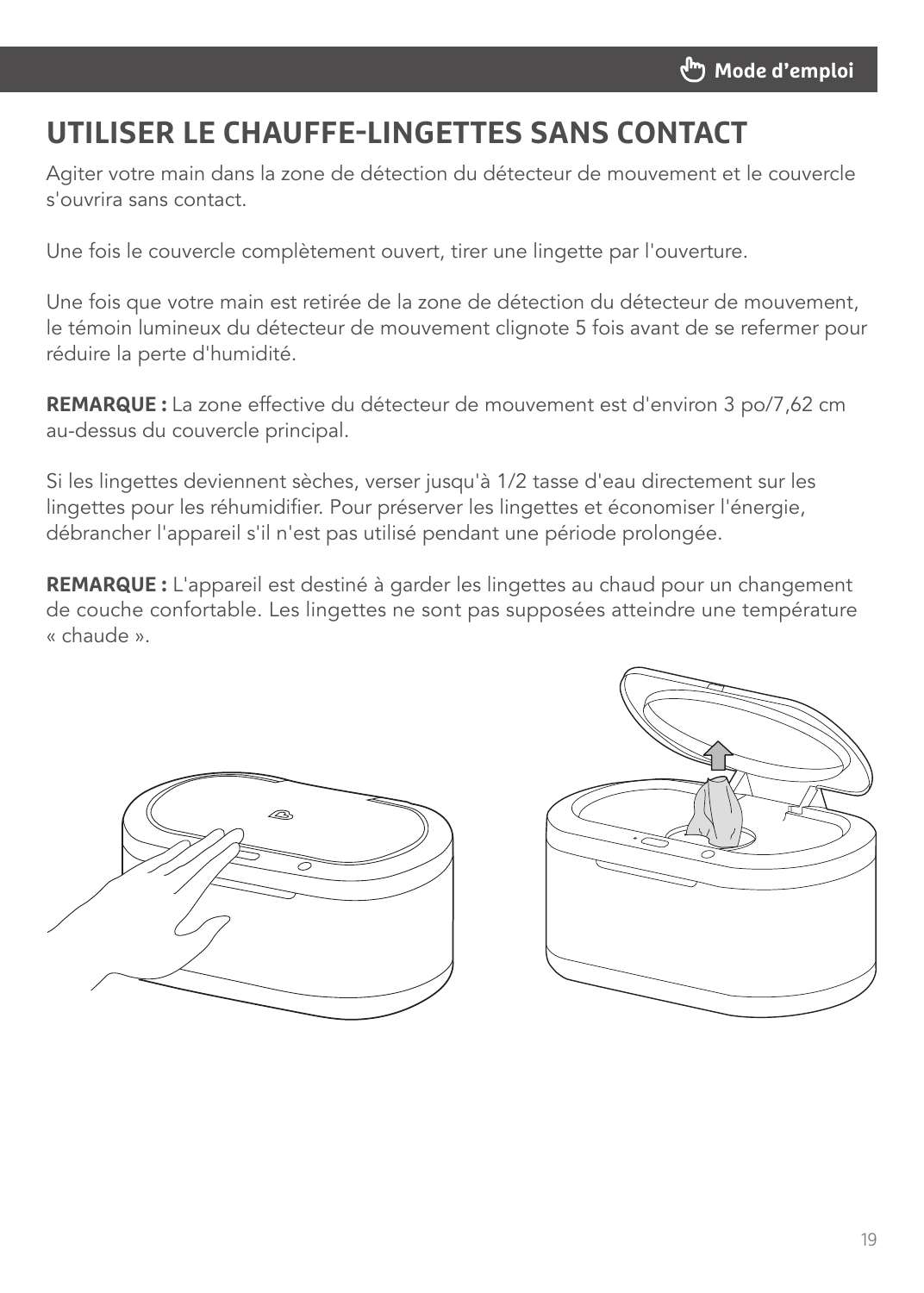## **TABLEAU DES TÉMOINS LUMINEUX DU DÉTECTEUR DE MOUVEMENT**

| <b>TÉMOIN LUMINEUX</b> | <b>MODE</b>                                                              |
|------------------------|--------------------------------------------------------------------------|
| Lumière pleine         | Objet dans la zone de détection<br>du détecteur de mouvement             |
| Lumière clignotante    | L'objet n'est pas dans la zone de détection<br>du détecteur de mouvement |
| Aucune lumière         | Veille                                                                   |

## **UTILISER L'ÉCLAIRAGE D'APPOINT ET LA VEILLEUSE**

La fonction d'éclairage d'appoint est conçue pour s'allumer automatiquement lorsque vous agitez la main dans la zone de détection effective du détecteur de mouvement. Après 15 minutes d'inutilisation, l'éclairage d'appoint s'éteindra automatiquement.

L'éclairage d'appoint et la veilleuse peuvent également être activés ou désactivés manuellement. Il suffit de toucher le capteur tactile lumineux pour allumer l'éclairage d'appoint. Appuyer à nouveau sur le capteur tactile lumineux pour la veilleuse. Appuyer une troisième fois sur le capteur tactile lumineux pour éteindre la lumière et terminer le cycle.

**REMARQUE :** Si vous allumez la lumière manuellement, la lumière restera allumée jusqu'à ce que :

- 1. L'utilisateur éteigne la lumière manuellement, ou
- 2. L'utilisateur active le détecteur de mouvement.

**REMARQUE :** Si le détecteur de mouvement a été activé alors que la fonction d'éclairage était déjà activée, l'éclairage d'appoint s'éteindra après 15 minutes d'inutilisation.

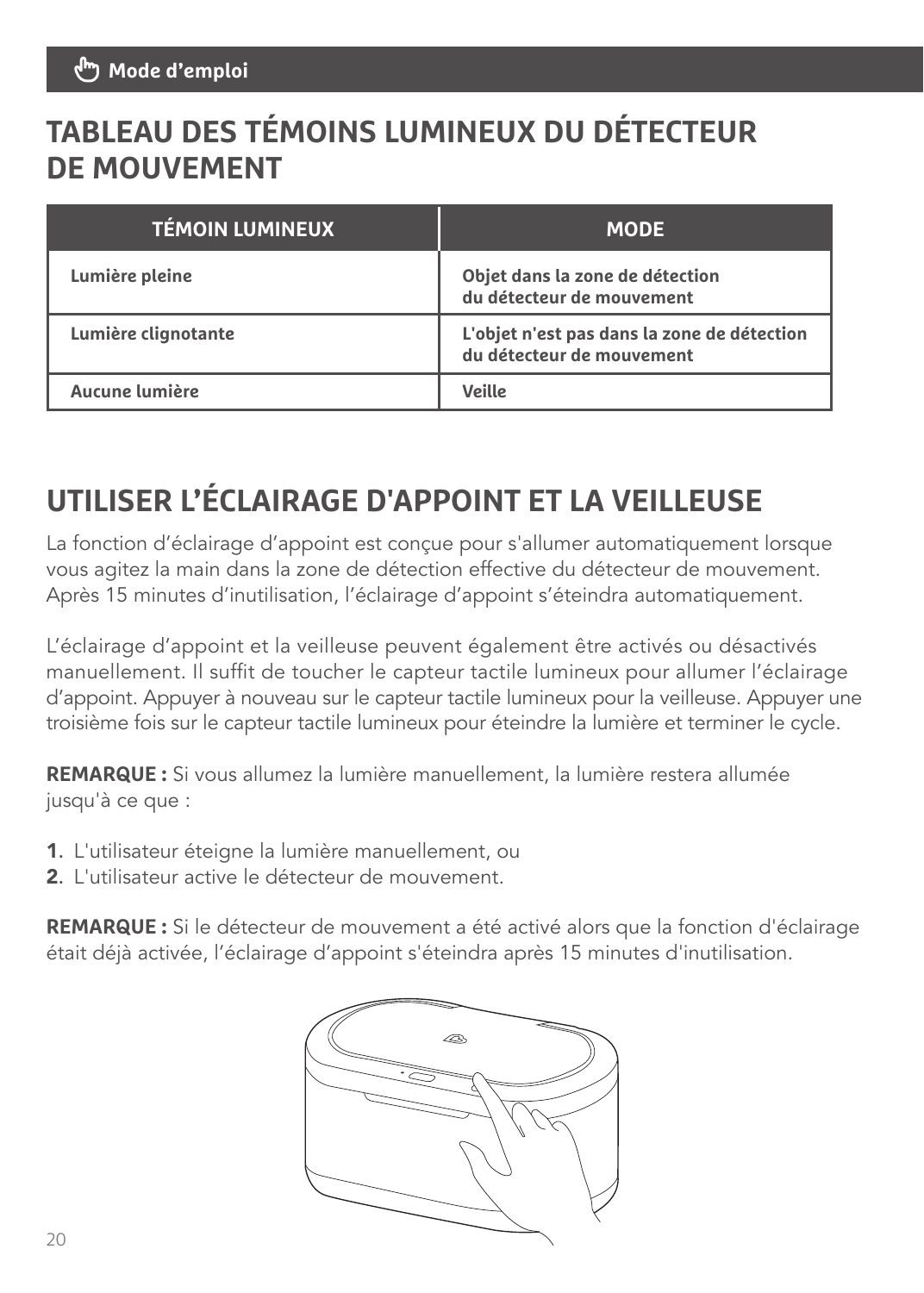# **SPÉCIFICATIONS TECHNIQUES**

- Nom du produit : Chauffe-lingettes sans contact
- Modèle : MKCA0807 REV1

Classement électrique :

• 12 VCC, 720mA, 8.64W, n'utiliser qu'avec une alimentation de classe 2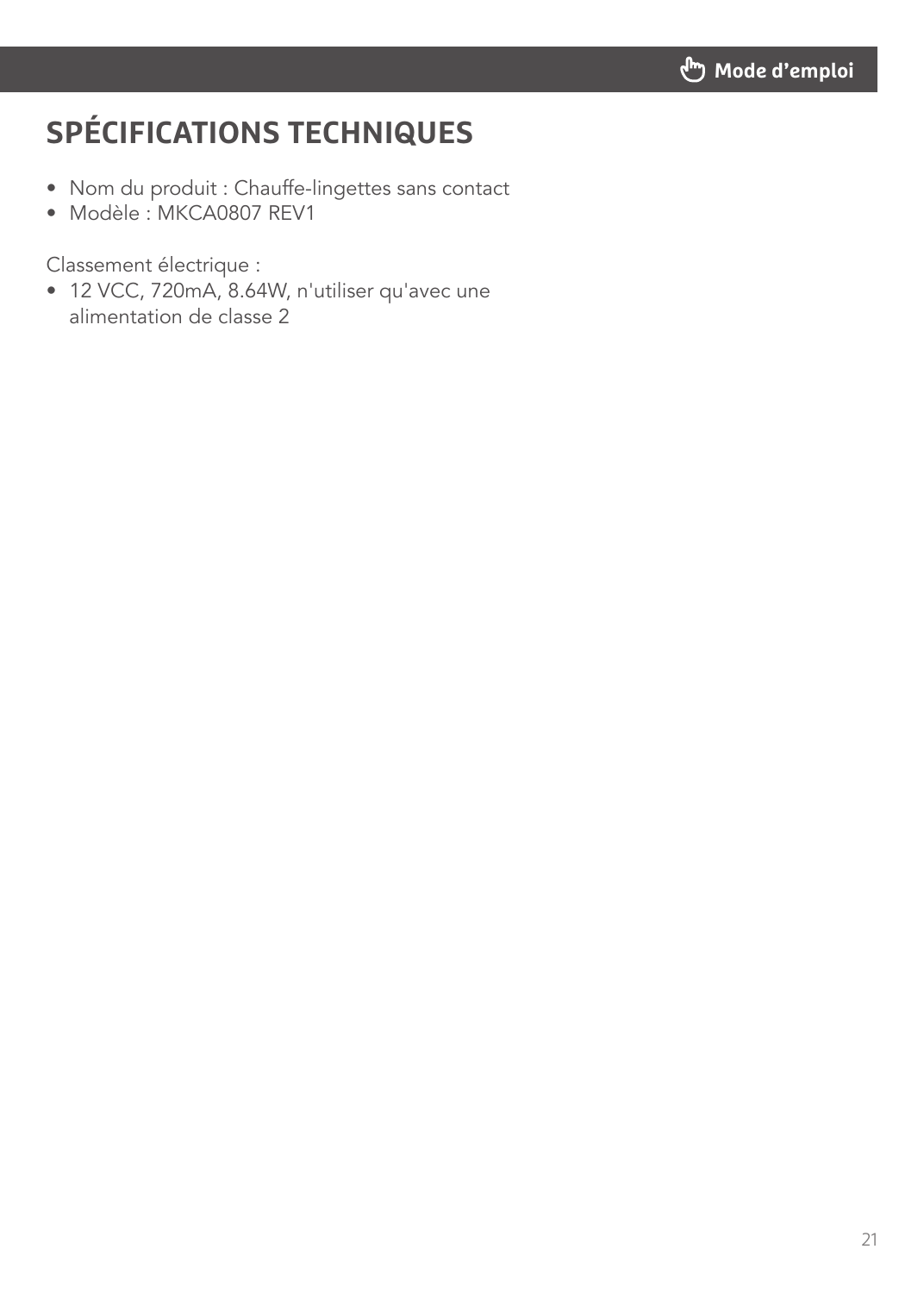#### **Service à la clientèle**

### **GARANTIE LIMITÉE D'UN AN**

Le chauffe-lingettes sans contact de Munchkin est assorti d'une garantie limitée d'un an contre tout défaut à compter de la date d'achat. En cas de défaillance ou de défaut au cours de la période sous garantie, Munchkin, Inc. peut, à sa discrétion, remplacer ou réparer le produit sous garantie. Dès réception du produit et de la preuve d'achat avec une date d'achat valide, la pièce défectueuse sera immédiatement réparée ou remplacée et le produit vous sera retourné sans frais (États-Unis seulement). Veuillez envoyer l'appareil défectueux, la preuve d'achat et une description du problème que vous avez rencontré à :

Munchkin, Inc. 7835 Gloria Avenue Van Nuys, CA 91406, USA Attn: Touch Free Wipe Warmer and Nightlight Warranty

**REMARQUE :** Cette garantie ne couvre pas la mauvaise utilisation, l'abus, l'usure anormale, la négligence, l'exposition à l'environnement, les altérations ou les accidents. Toute modification ou suppression du code de date du produit annule toute réclamation à l'encontre du fabricant.

### **CONTACTEZ-NOUS**

Si vous avez des questions ou des commentaires sur ce produit, n'hésitez pas à contacter notre équipe de satisfaction client au **1-800-344-2229** (du lundi au jeudi de 8 h à 17 h HNP, le vendredi de 8 h à 13 h HNP) ou visitez notre site Web au **www.munchkin.com.**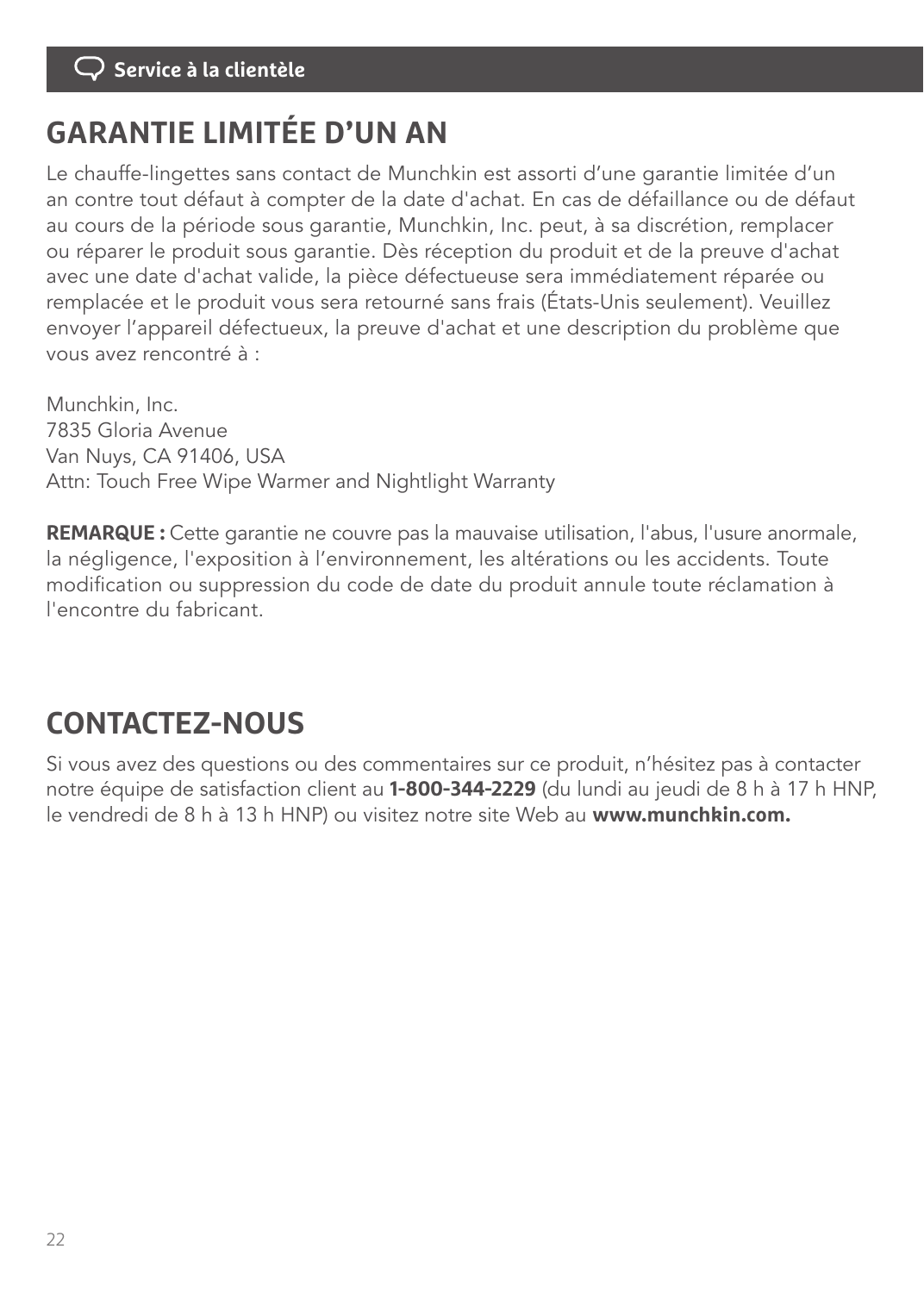SPANISH ESPAGNOL ESPAÑOL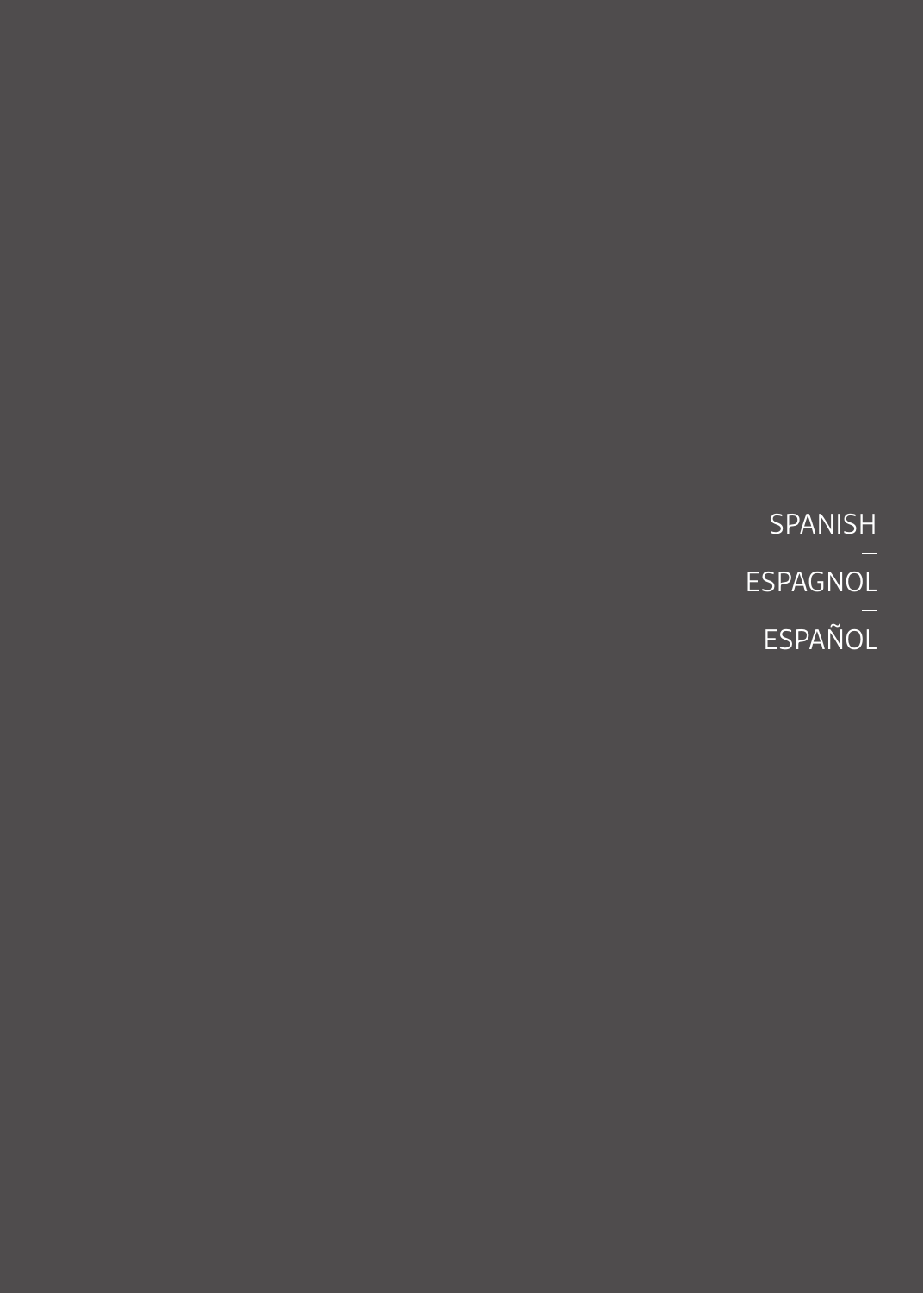# INFORMACIÓN IMPORTANTE

# $\wedge$  ADVERTENCIA:

**¡PELIGRO DE ESTRANGULAMIENTO! MANTENER EL CALENTADOR Y EL ENCHUFE FUERA DEL ALCANCE DE LOS NIÑOS. No utilizar con alargadores. Este producto no es un juguete. De uso exclusivo para adultos.**

Este aparato no está diseñado para ser utilizado por niños o personas con capacidades físicas o mentales limitadas, salvo que hayan sido instruidos sobre el correcto uso del aparato o estén supervisados por un responsable de su seguridad.

- No dejar que el cable cuelgue del borde de la mesa o la cubierta o que entre en contacto con superficies calientes.
- No utilizar nunca un aparato que tenga el cable o el enchufe dañados, luego de que el aparato haya presentado fallas o haya resultado dañado de alguna manera.
- Extremar las precauciones cuando se utiliza un electrodoméstico con niños cerca.
- No modificar el calentador en modo alguno.
- No utilizar en un entorno enriquecido con oxígeno o cerca de equipos que almacenen o suministren oxígeno.



#### **Producto de funcionamiento eléctrico.**

• El producto solo podrá utilizarse para su uso previsto: calentar toallitas. No utilizar para calentar cualquier otro objeto.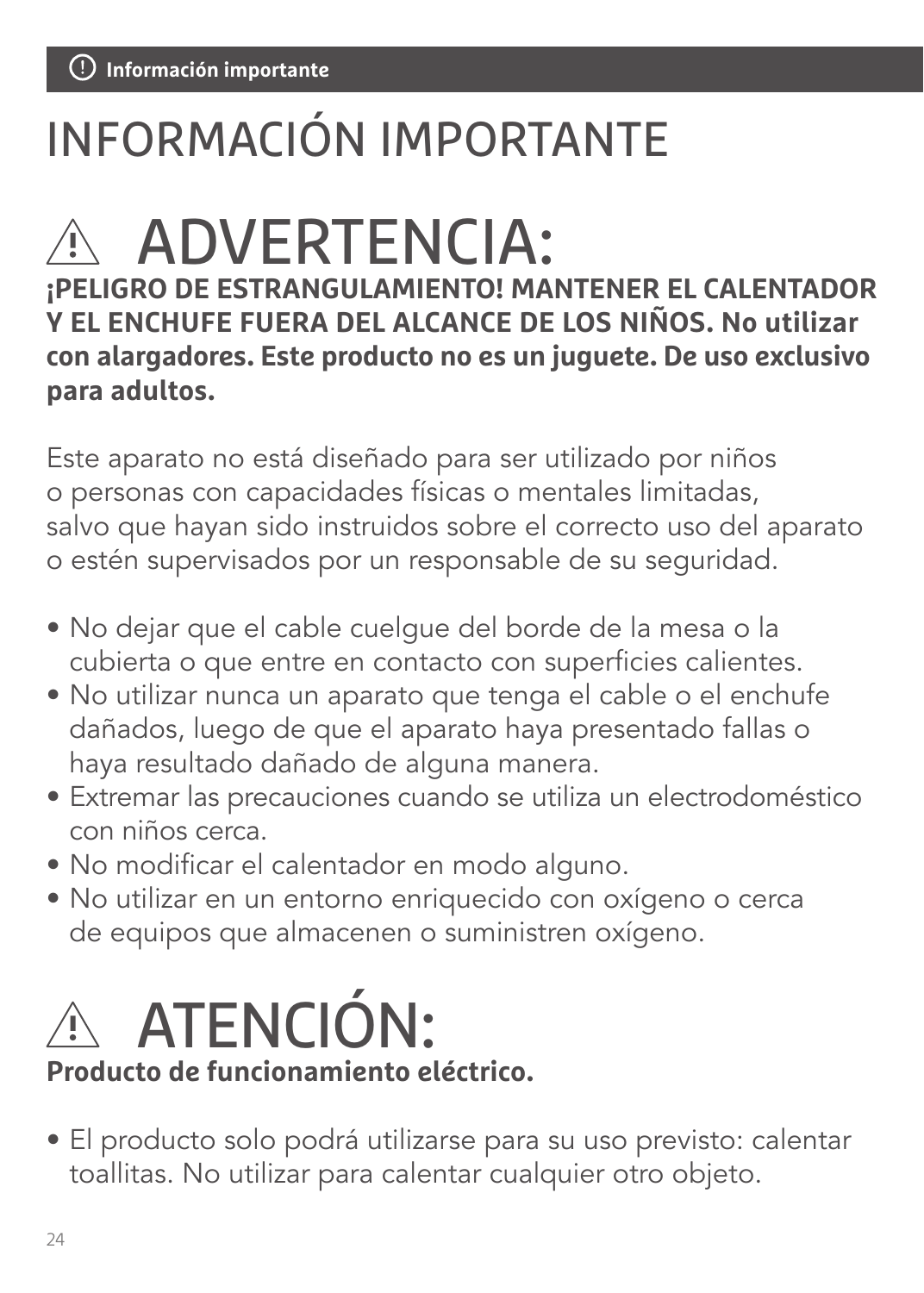- Para evitar el riesgo de descargas eléctricas, no sumergir el cable, enchufe o aparato en agua o cualquier otro líquido.
- PARA USO DOMÉSTICO EXCLUSIVO, no utilizar en exteriores.
- No utilizar el cable a modo de asa.
- NO JALAR JAMÁS EL CABLE.
- Colocar el cable para reducir al máximo la posibilidad de sufrir un accidente.
- Desenchufar el aparato de la toma de pared cuando no se esté utilizando y antes de limpiarlo.
- No colocar sobre una estufa a gas o eléctrica, ni cerca de ella, ni en un horno en funcionamiento.
- No cubrir con una manta o cualquier otro material aislante.
- Debido a los constantes bajos niveles de calor y humedad asociados al calentador, colocar la unidad sobre una superficie adecuada (no se recomienda el uso sobre superficies pintadas o de madera). Munchkin, Inc. no puede garantizar que la superficie no se vea afectada negativamente por el calor o la humedad.

# CONSERVAR ESTAS INSTRUCCIONES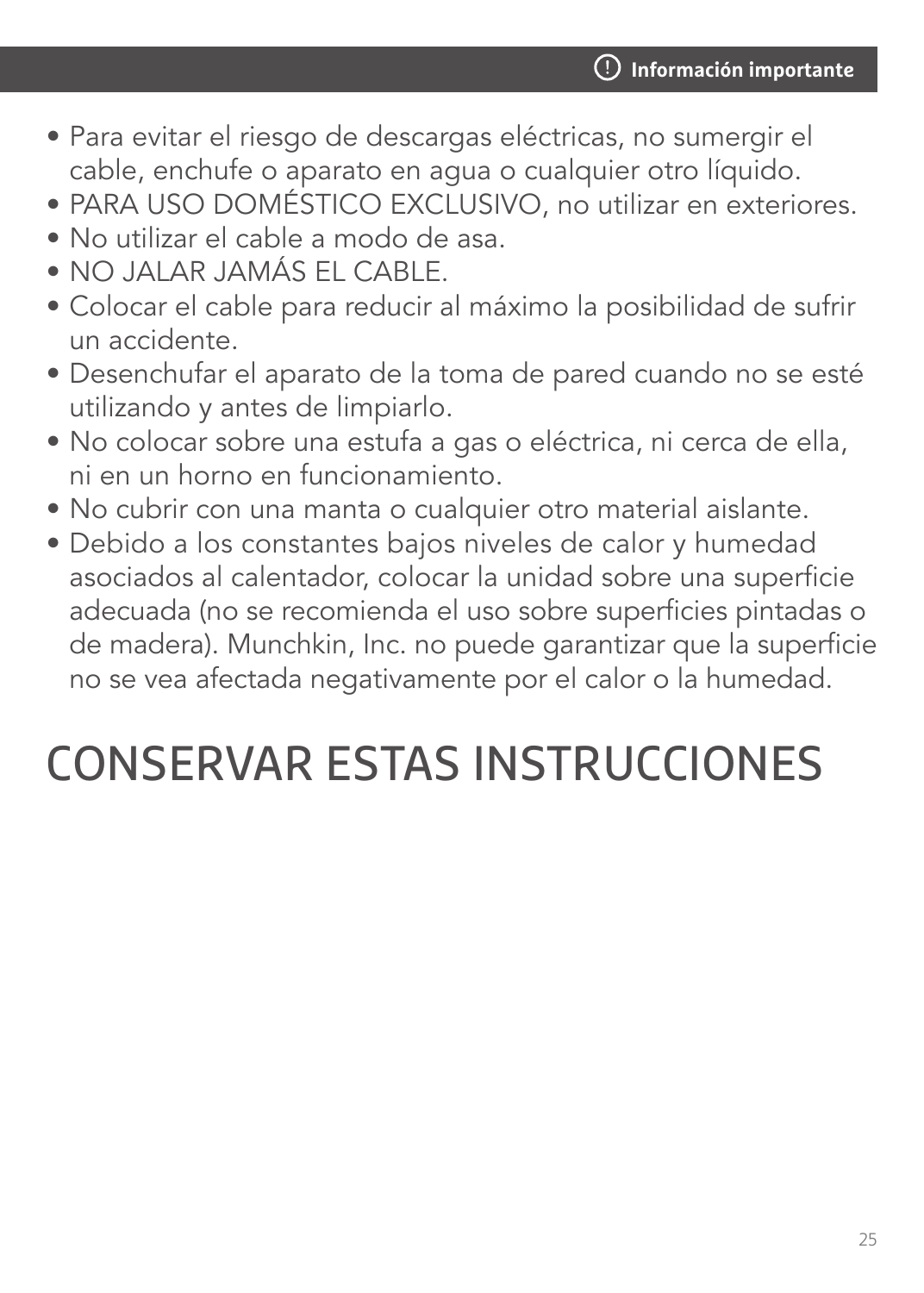#### **Piezas Incluidas Información importante**

### **DECLARACIÓN DE LA FCC**

**NOTA:** este aparato ha sido probado y cumple las limitaciones de un dispositivo digital de Clase B con arreglo al apartado 15 de la normativa de la FCC. Dichas especificaciones ofrecen una protección razonable contra interferencias dañinas en una instalación doméstica. Este dispositivo genera, utiliza y puede emitir radiaciones radioeléctricas y, de no instalarse y utilizarse según las instrucciones, podría provocar interferencias perjudiciales para las comunicaciones por radio.

No obstante, no se puede garantizar la ausencia de interferencias en una instalación en concreto. En el supuesto de que el aparato provoque interferencias perjudiciales para la recepción de radio o televisión, algo que se puede comprobar encendiendo y apagando el aparato, se recomienda corregirlas según una de las medidas siguientes:

- Reorientar o reubicar la antena receptora;
- Aumentar la separación entre el aparato y el receptor;
- Conectar el aparato a una toma de un circuito distinto al que está conectado el receptor;
- Consultar al proveedor o a un técnico profesional de radio/televisión.

Este dispositivo es conforme al apartado 15 de la normativa de la FCC. El funcionamiento está sujeto a las dos condiciones siguientes: 1) El dispositivo no provocará interferencias peligrosas y 2) El dispositivo aceptará toda interferencia recibida, incluidas aquellas que puedan provocar un funcionamiento no deseado.

CAN ICES-3(B)/NMB-3(B)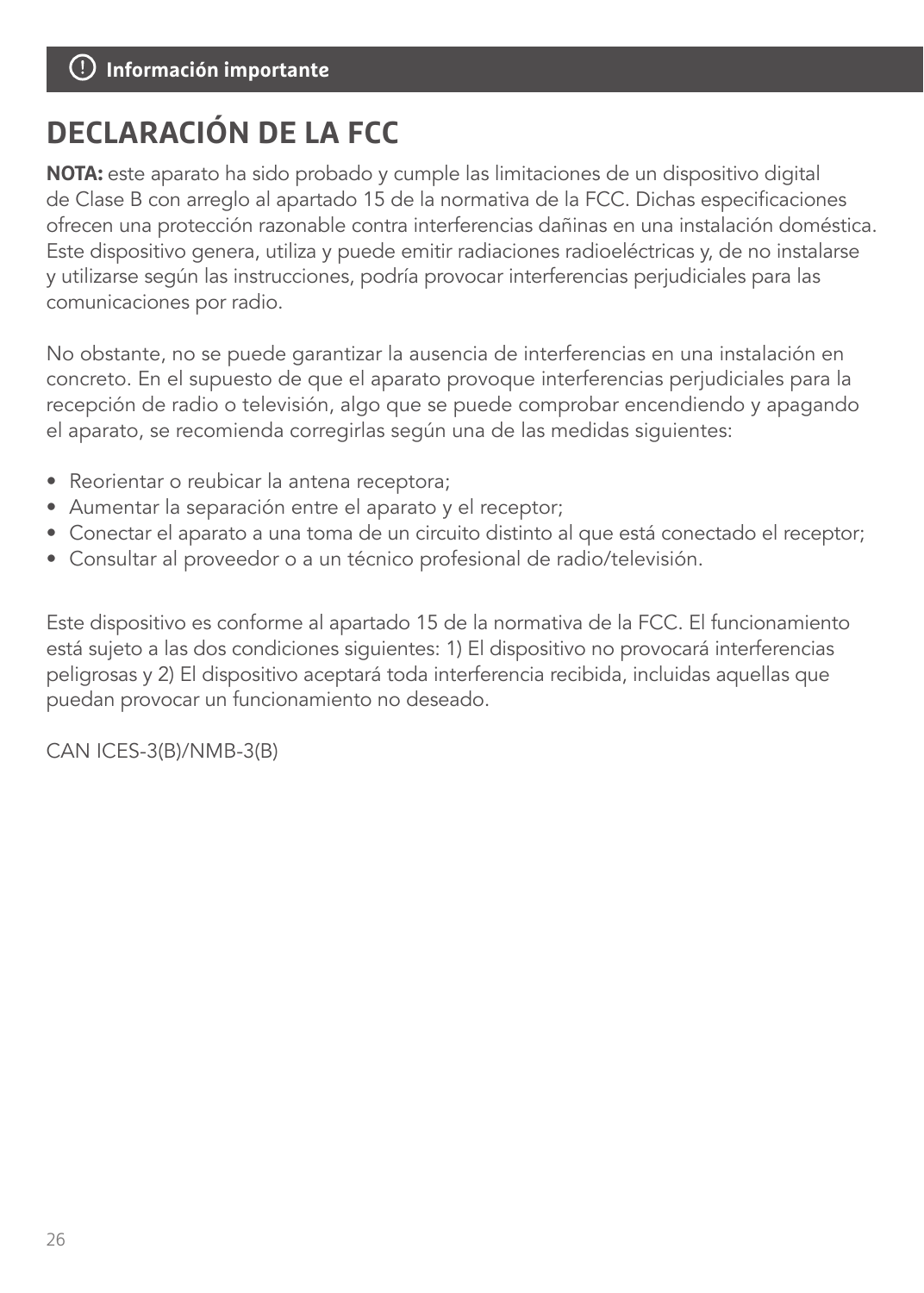

#### **PIEZAS INCLUIDAS**



#### **CALENTADOR DE TOALLITAS ADAPTADOR DE CORRIENTE**

- **a.** Tapa
- **b.** Abertura para toallitas
- **c.** Cubierta principal
- **d.** Cuerpo transparente
- **e.** Muesca
- **f.** Sensor de movimiento
- **g.** Indicador luminoso (sensor de movimiento)
- **h.** Sensor táctil luminoso (LED internos)

- **i.** Enchufe hembra
- **j.** Enchufe macho
- **k.** Adaptador de corriente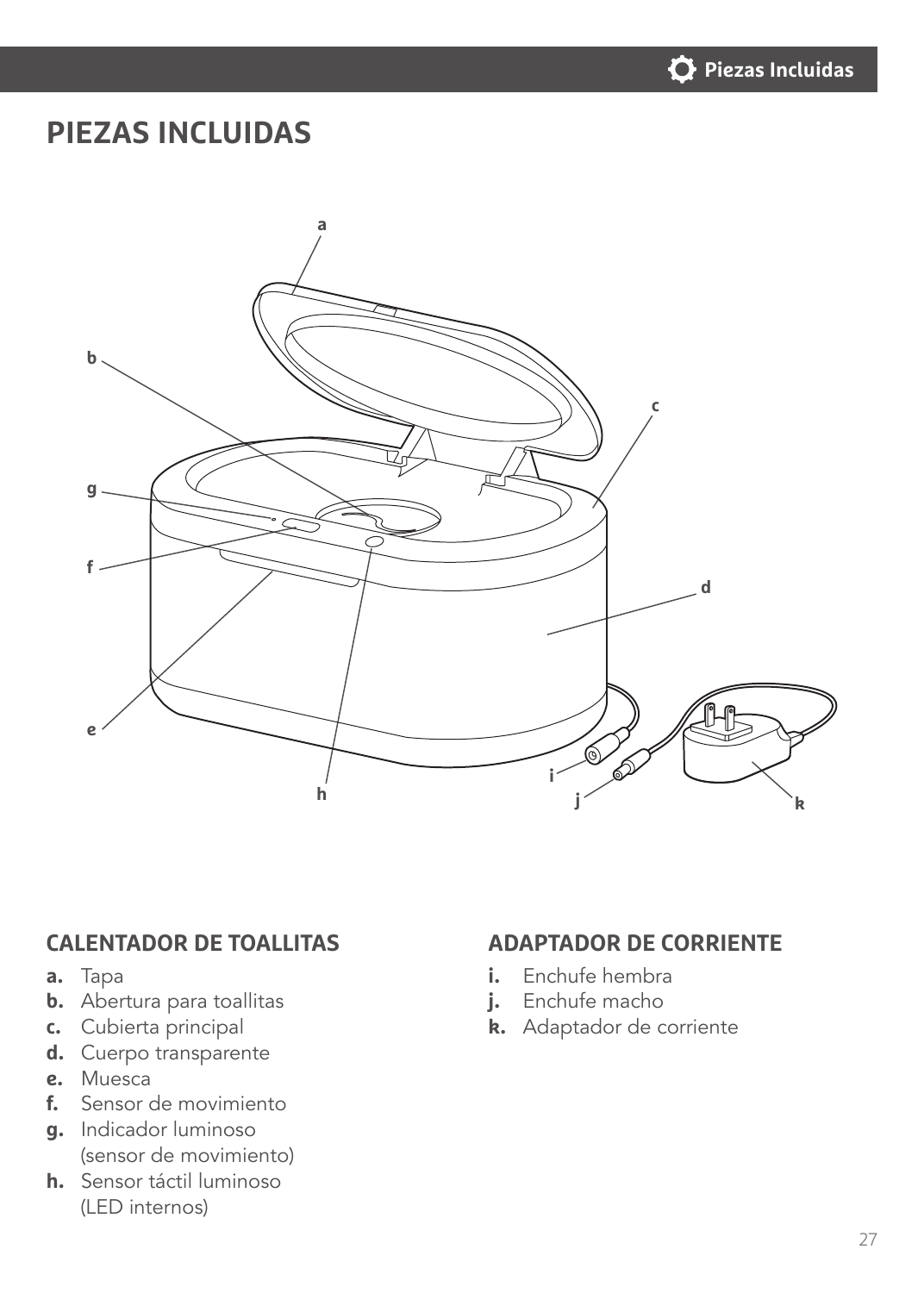### **LIMPIEZA DEL CALENTADOR DE TOALLITAS**

Desenchufar siempre la unidad y esperar a que se enfríe antes de limpiarla. Retirar las toallitas y limpiar la unidad con un trapo suave.

No sumergir la unidad ni el cable en agua, ya que puede ser peligroso.

En algunos casos, el color de las toallitas puede alterarse debido a una exposición prolongada al calor.

# **PREPARACIÓN DEL CALENTADOR DE TOALLITAS**

Colocar la unidad sobre una superficie plana y estable. Conectar los enchufes macho y hembra y, a continuación, enchufar el adaptador de corriente a una toma doméstica estándar de CA de 110-12 V. No enchufar a una toma de CA de 220 V. El LED se iluminará cuando el aparato esté bien conectado y la unidad empezará a calentarse. Utilizar exclusivamente con un adaptador de Clase 2.

Utilizar la hendidura situada en la parte delantera del cuerpo transparente para abrir la cubierta principal.

**NOTA:** para conectar/desconectar el calentador de toallitas, enchufar el cable.

- 1. Extraer las toallitas de bebé de su empaque original y colocarlas adentro. La unidad tiene capacidad para unas 100 toallitas (en función de la marca); no llenar en exceso. Ambas tapas deberán poder cerrarse por completo.
- 2. Con la cubierta principal abierta, pasar uno de los extremos de la primera toallita a través de la abertura. A continuación, cerrar la cubierta principal.



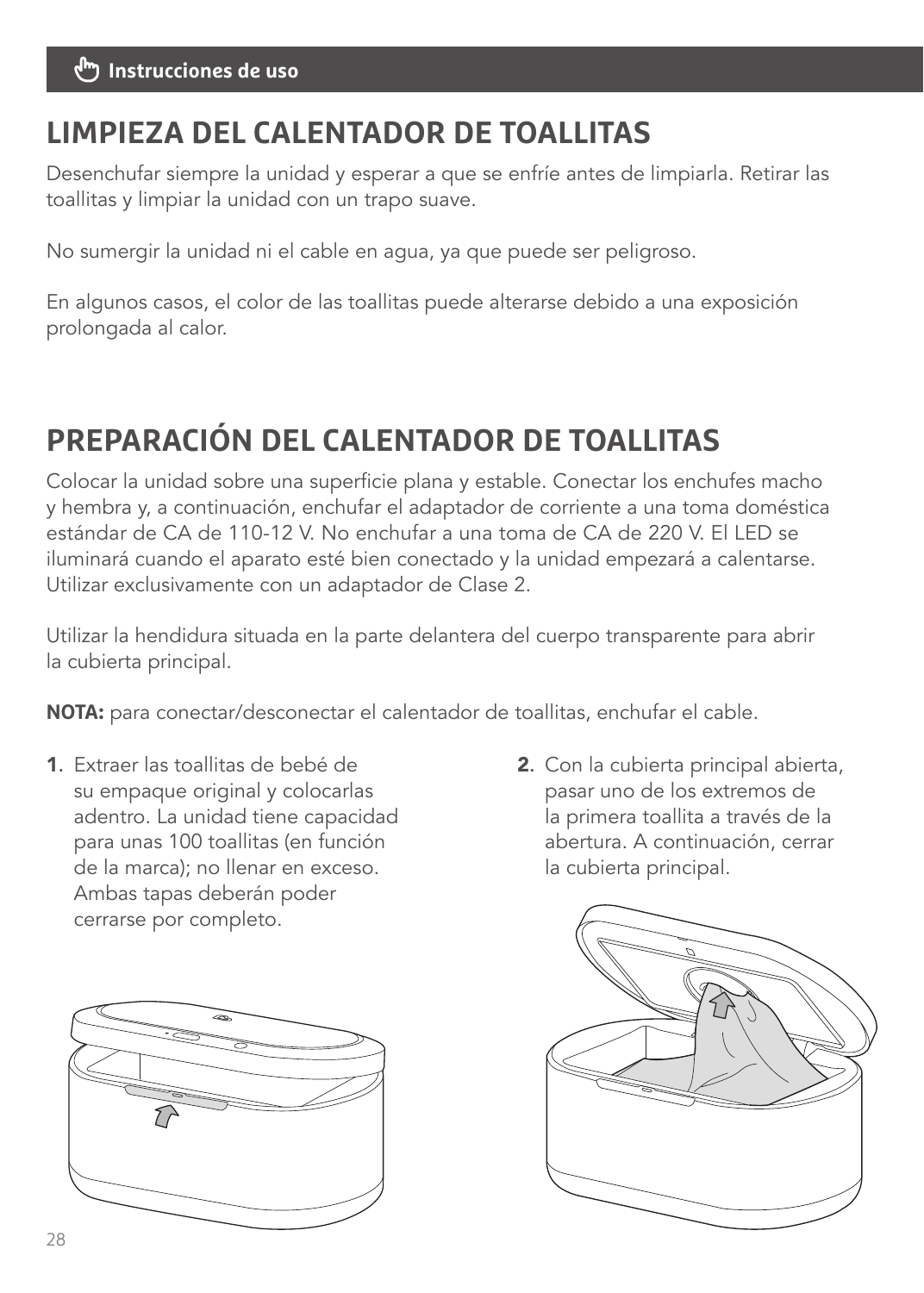#### **INSTRUCCIONES DE USO DEL CALENTADOR DE TOALLITAS SIN CONTACTO**

Pasar la mano dentro del alcance efectivo del sensor de movimiento para abrir la tapa sin necesidad de tocarla.

Cuando la tapa esté totalmente abierta, jalar una toallita a través de la abertura.

Una vez que se haya retirado la mano del alcance efectivo del sensor de movimiento, la luz indicadora del sensor de movimiento parpadeará 5 veces antes de cerrarse para reducir la pérdida de humedad.

**NOTA:** el alcance efectivo del sensor de movimiento es de aproximadamente 7,62 cm por encima de la cubierta principal.

Si las toallitas se secan, agregar hasta 1/2 taza de agua directamente sobre las toallitas para rehidratarlas. Para conservar mejor las toallitas y ahorrar energía, desenchufar la unidad si no se va a utilizar durante un largo período de tiempo.

**NOTA:** la unidad está diseñada para calentar toallitas y hacer del cambio de pañal una experiencia más agradable. Las toallitas no alcanzarán una temperatura elevada.



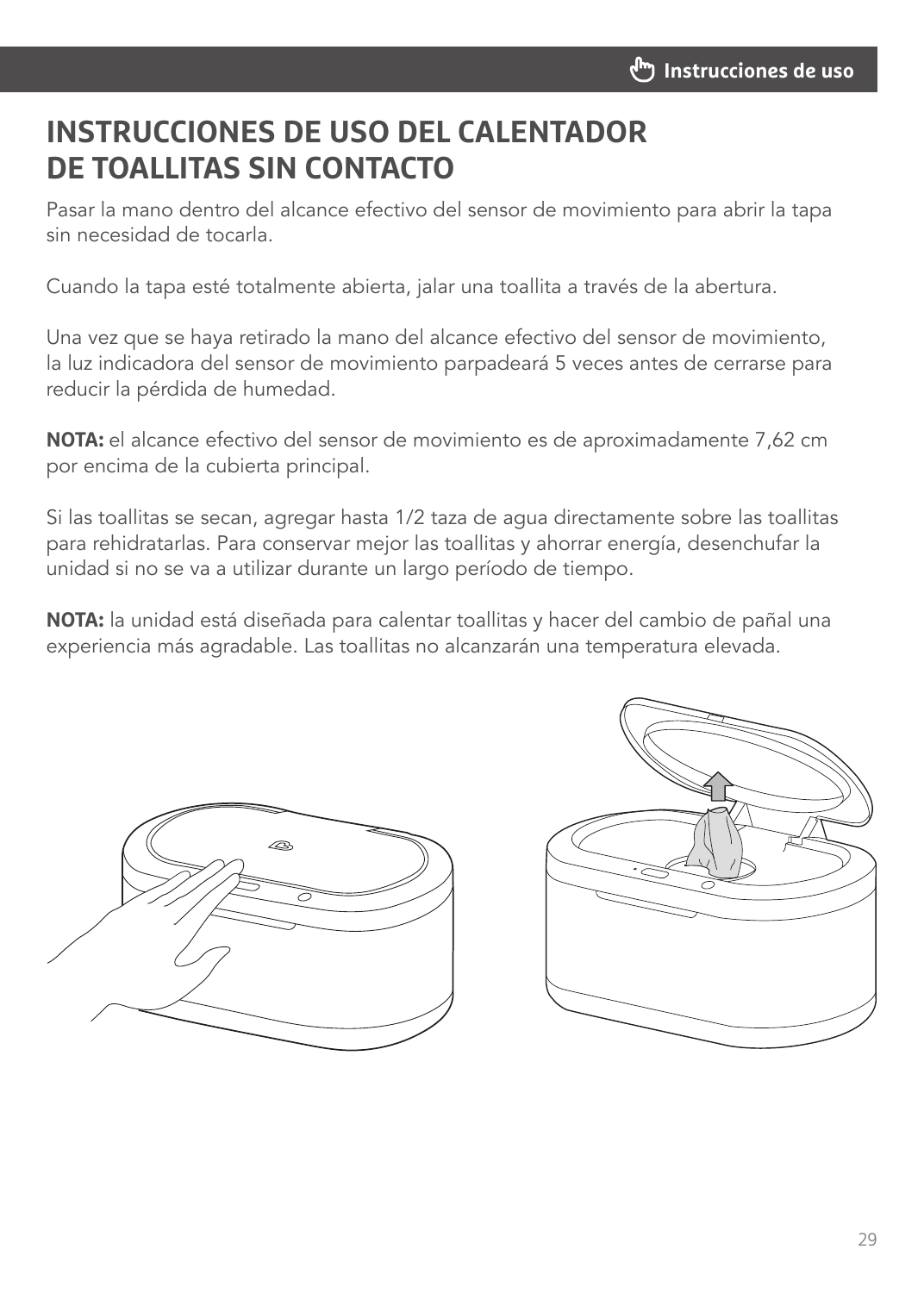### **GUÍA DEL INDICADOR LUMINOSO DEL SENSOR DE MOVIMIENTO**

| <b>INDICADOR LUMINOSO</b> | <b>MODO</b>                                           |
|---------------------------|-------------------------------------------------------|
| Luz fija                  | Objeto dentro del alcance del sensor<br>de movimiento |
| Luz parpadeante           | Objeto fuera del alcance del sensor<br>de movimiento  |
| Luz apagada               | En reposo                                             |

### **INSTRUCCIONES DE USO DE LA LUZ DE FUNCIONAMIENTO Y DE LA LUZ DE NOCHE**

La luz de funcionamiento está diseñada para encenderse automáticamente cuando se pasa la mano dentro del alcance efectivo del sensor de movimiento. Tras 15 minutos de inactividad, la luz de funcionamiento se apagará automáticamente.

La luz de funcionamiento y la luz de noche también se pueden encender y apagar manualmente. Sólo hay que tocar el botón del sensor táctil luminoso para encender la luz de funcionamiento. Tocar de nuevo el botón del sensor táctil luminoso para encender la luz de noche. Tocar el botón del sensor táctil luminoso una tercera vez para apagar la luz y completar el ciclo.

**NOTA:** si se enciende la luz manualmente, ésta permanecerá encendida hasta que:

- 1. El usuario apague la luz manualmente; o
- 2. El usuario active el sensor de movimiento.

**NOTA:** si el sensor de movimiento se ha activado con la función de luz ya encendida, la luz de funcionamiento se apagará tras 15 minutos sin actividad.

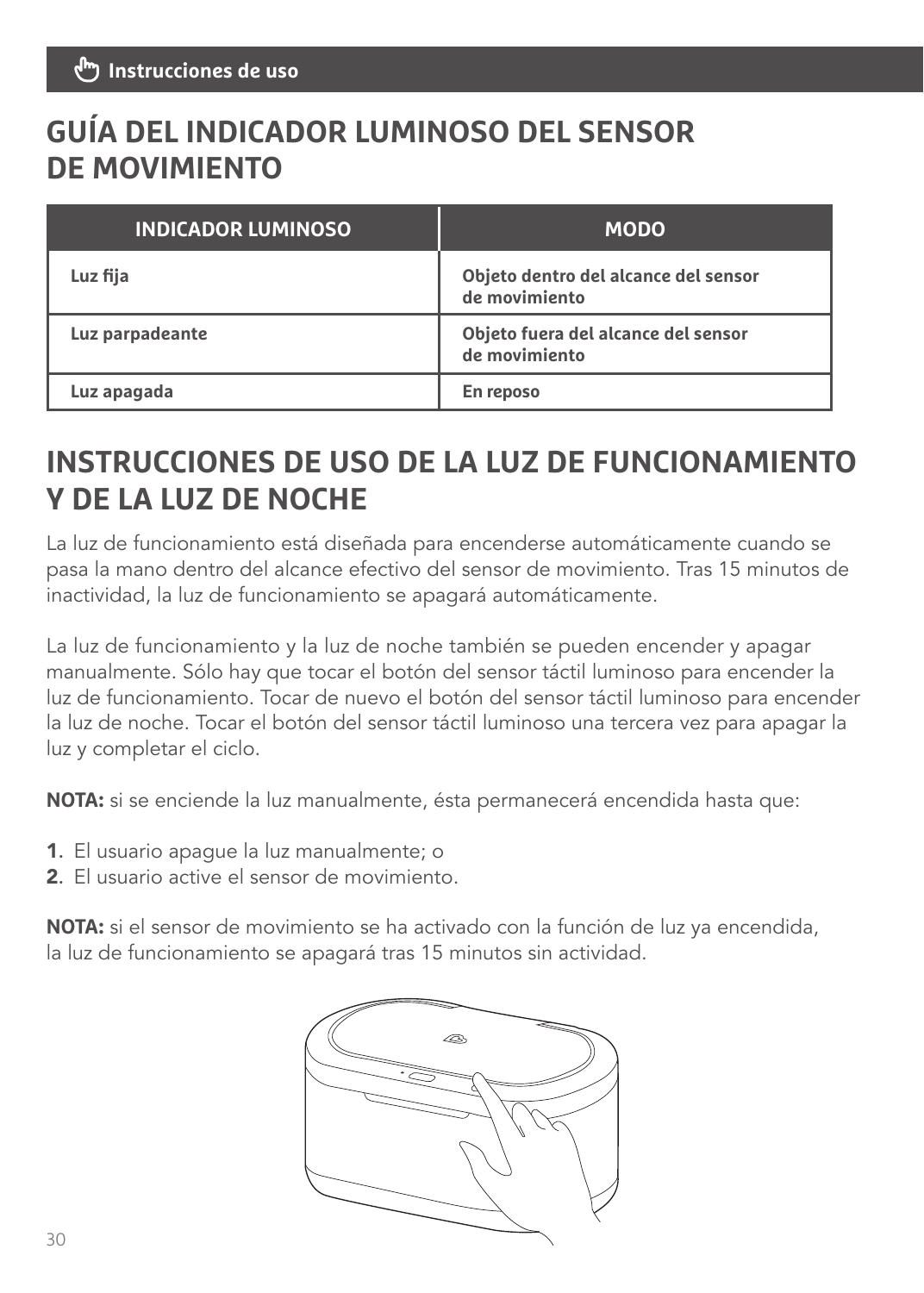# **ESPECIFICACIONES TÉCNICAS**

- Nombre del producto: Calentador de toallitas sin contacto
- Modelo: MKCA0807 REV1

Clasificación eléctrica:

- 12 V CC, 720 mA, 8,64 W
- Utilizar únicamente con una fuente de alimentación de Clase 2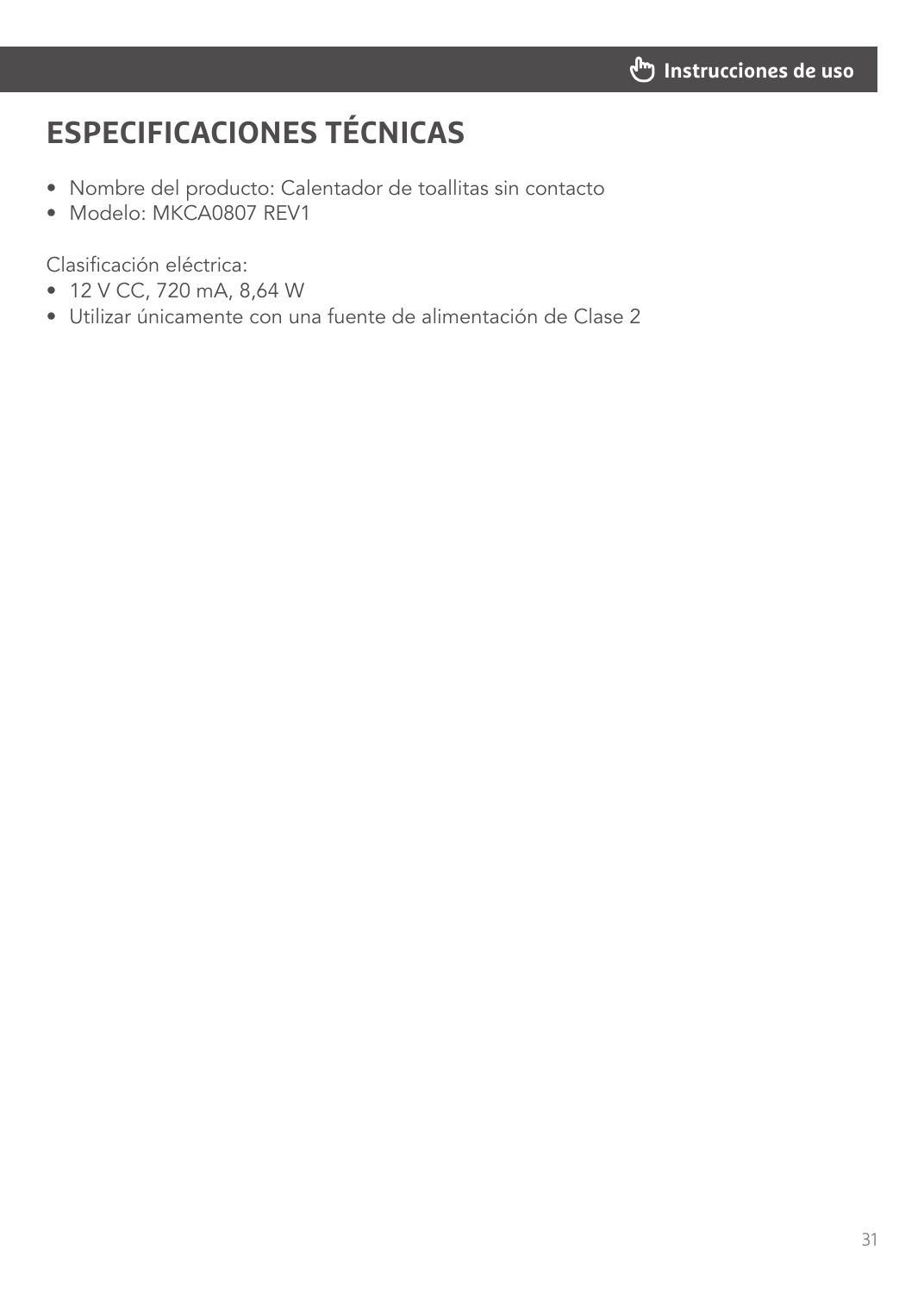# **GARANTÍA LIMITADA DE UN AÑO**

El calentador de toallitas sin contacto de Munchkin incluye una garantía limitada de un año contra defectos a partir de la fecha de adquisición. En el supuesto de que se produzca una falla o un defecto durante el período de garantía, Munchkin, Inc. reparará o sustituirá el producto a su total discreción. Tras recibir el producto y una prueba de compra con una fecha de adquisición válida, la pieza defectuosa se reparará o sustituirá de inmediato y se devolverá al propietario sin costo alguno (sólo en EE. UU.). Por favor, enviar la unidad defectuosa, la prueba de compra y una descripción del problema a:

Munchkin, Inc. 7835 Gloria Avenue Van Nuys, CA 91406, USA Attn: Touch Free Wipe Warmer and Nightlight Warranty

**NOTA:** la presente garantía no cubre el uso incorrecto, abuso, desgaste o rotura anómalos, negligencia, exposición a la intemperie, alteración o accidente. Toda alteración o eliminación del código de fecha del producto anulará todo reclamo contra la fabricación.

# **CONTACTO**

Para solucionar dudas o enviar comentarios sobre el producto, llamar al Servicio de Atención al Cliente al **1-800-344-2229** (de lunes a jueves de 8:00 a 17:00 horas (hora del Pacífico), el viernes de 8:00 a 13:00 horas (hora del Pacífico) o visitar el sitio web **www.munchkin.com.**